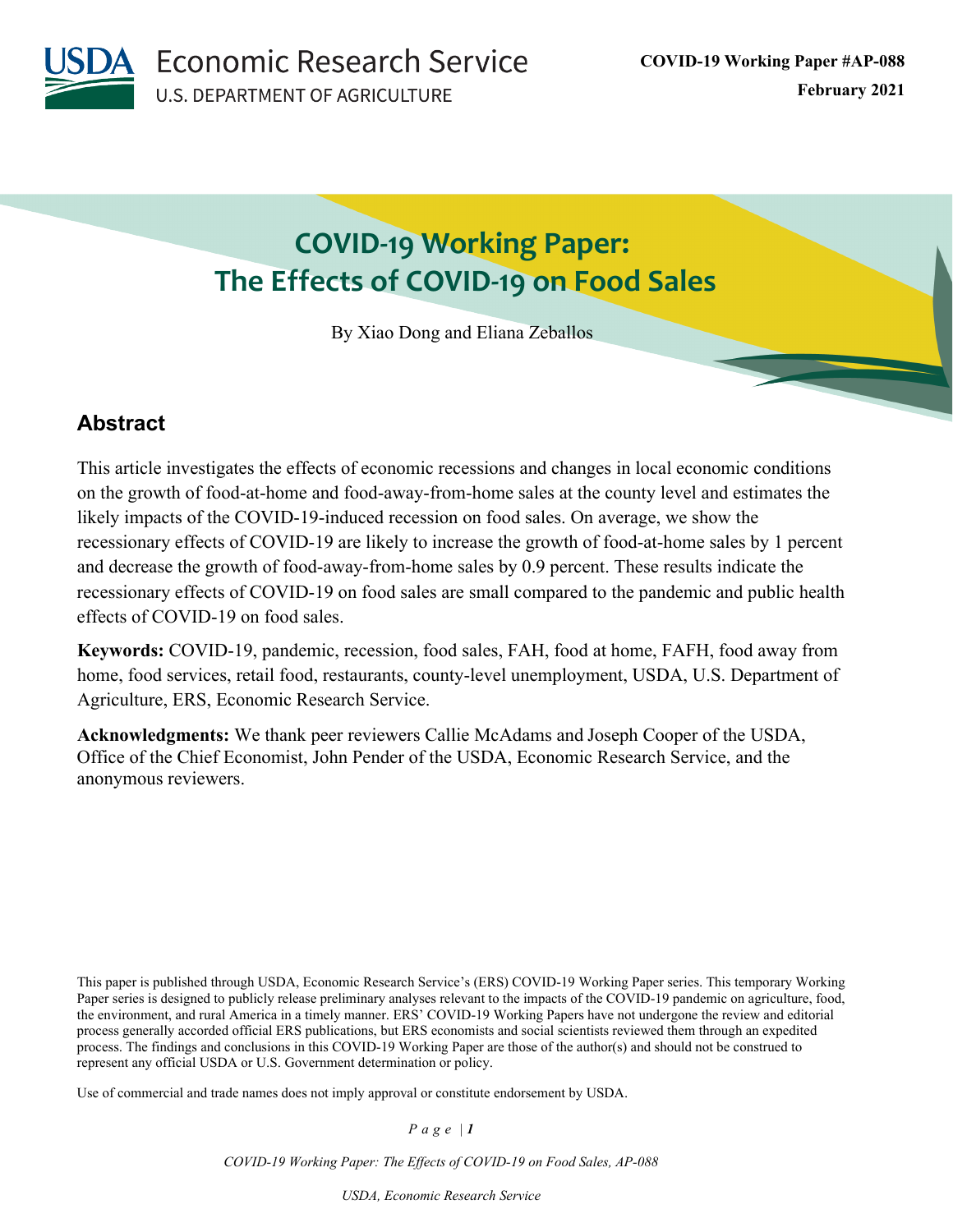To ensure the quality of its research reports and satisfy governmentwide standards, ERS requires that all research reports with substantively new material be reviewed by qualified technical research peers. This technical peer review process, coordinated by ERS' Peer Review Coordinating Council, allows experts who possess the technical background, perspective, and expertise to provide an objective and meaningful assessment of the output's substantive content and clarity of communication during the publication's review.

In accordance with Federal civil rights law and U.S. Department of Agriculture (USDA) civil rights regulations and policies, the USDA, its Agencies, offices, and employees, and institutions participating in or administering USDA programs are prohibited from discriminating based on race, color, national origin, religion, sex, gender identity (including gender expression), sexual orientation, disability, age, marital status, family/parental status, income derived from a public assistance program, political beliefs, or reprisal or retaliation for prior civil rights activity, in any program or activity conducted or funded by USDA (not all bases apply to all programs). Remedies and complaint filing deadlines vary by program or incident.

Persons with disabilities who require alternative means of communication for program information (e.g., Braille, large print, audiotape, American Sign Language, etc.) should contact the responsible Agency or USDA's TARGET Center at (202) 720-2600 (voice and TTY) or contact USDA through the Federal Relay Service at (800) 877-8339. Additionally, program information may be made available in languages other than English.

To file a program discrimination complaint, complete the USDA Program Discrimination Complaint Form, AD-3027, found online at How to File a Program Discrimination Complaint and at any USDA office or write a letter addressed to USDA and provide in the letter all of the information requested in the form. To request a copy of the complaint form, call (866) 632-9992. Submit your completed form or letter to USDA by: (1) mail: U.S. Department of Agriculture, Office of the Assistant Secretary for Civil Rights, 1400 Independence Avenue, SW, Washington, D.C. 20250-9410; (2) fax: (202) 690-7442; or (3) email: program.intake@usda.gov.

USDA is an equal opportunity provider, employer, and lender.

### *Page | 2*

*COVID-19 Working Paper: The Effects of COVID-19 on Food Sales, AP-088*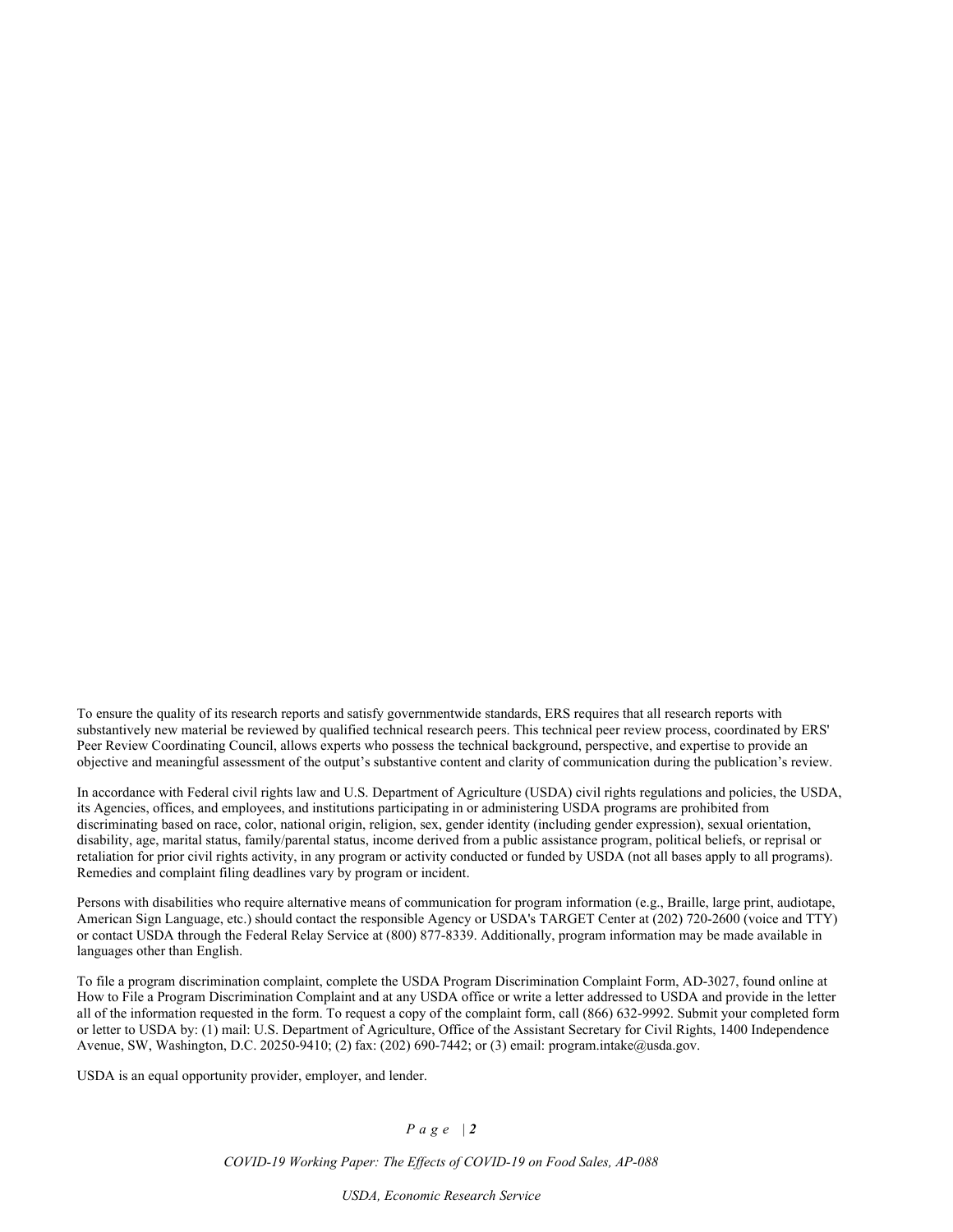# **Summary**

### What Is the Issue?

The COVID-19 pandemic has significantly affected food-at-home (FAH) and food-away-from-home (FAFH) sales in the United States. The advance monthly sales for retail and food services released by the Bureau of the Census on September 16, 2020, indicated that food and beverage in-store sales for the first 8 months of 2020 were up 12.2 percent compared with 2019. Meanwhile, sales for foodservice and drinking places sales for the first 8 months of 2020 were down 20.9 percent compared with 2019. A potential reason for the significant change is the COVID-19-induced recession.

Like previous economic shocks and recessions, COVID-19 has affected household income and will likely continue to influence FAH and FAFH spending. The magnitude of the impact on food sales hinges on the severity of the local economic shock, and it can vary geographically in part because of differing mixtures of industries across locations. However, the major driver of the recession—the COVID-19 pandemic has also led to mobility restrictions, lowered consumer shopping, and reduced operations of FAFH establishments, confounding factors that also affect food sales. A key question this paper examines is can we separate the effects of the COVID-19 recession versus the other effects of the COVID-19 pandemic on food sales?

### What Did the Study Find?

This project simulated the impact of recession income shocks on FAH and FAFH sales at the county level in the United States by modeling food sales as a function of changes in income and employment. We projected the effect of the COVID-19 recession on county-specific FAH and FAFH sales in 2020 under three possible scenarios—pessimistic, optimistic, and mid-range. We find that:

- An economic recession increases the growth of FAH sales by 2.32 percentage points.
- A 1- percentage point decrease in a county's growth of the employed population is correlated with a decrease of 0.09 and 0.32 percentage points in the growth of FAFH sales in nonmetro and metro areas, respectively, and an economic recession decreases the growth of FAFH sales by 1.97 percentage points.
- On average, the growth rate of FAH sales in 2020 is projected to increase between 1.1 and 0.9 percentage points under the respective optimistic and pessimistic assumptions about 2020 economic conditions. For optimistic and pessimistic scenarios, the growth rate of FAFH sales in 2020 would decrease by 0.8 (optimistic) or 1.1 (pessimistic) percentage points, respectively.

### *Page | 3*

*COVID-19 Working Paper: The Effects of COVID-19 on Food Sales, AP-088*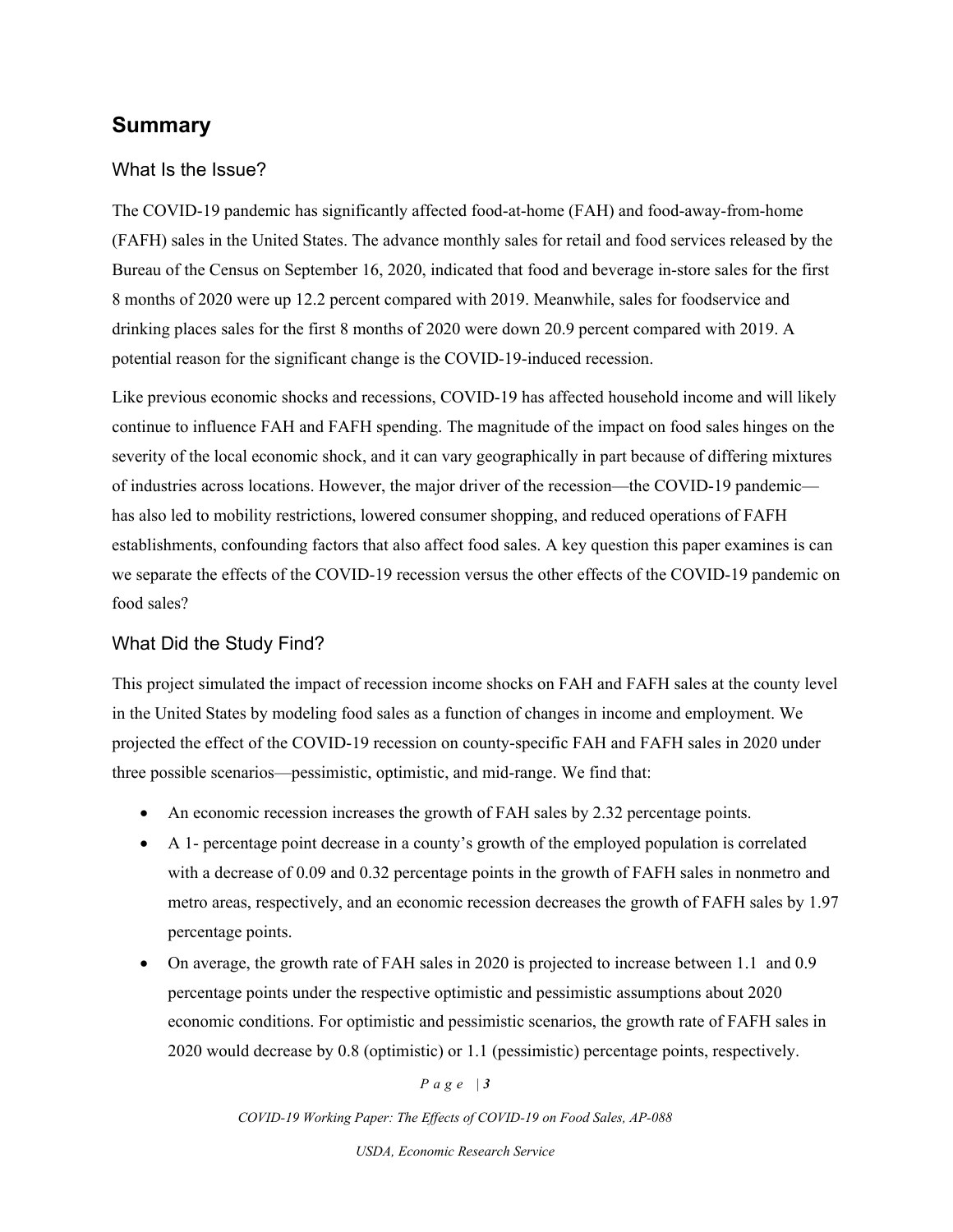• In comparison, the growth rate of FAH sales has increased by 3 percent (Food Expenditure Series) compared to the 1- percent increase predicted by the income shock. The growth rate of FAFH sales has decreased by 23 percent (Food Expenditure Series) compared to the 1- percent decrease predicted by the income shock. The results showed that the significant changes in food sales, especially in FAFH sales, are not primarily because of the COVID-19-induced recession.

### How Was the Study Conducted?

We used historical recessions to simulate the impact of the COVID-19-induced recession on food sales. Simulated changes in FAH and FAFH sales are based on a model of sales as a function of unemployment and other variables. We used the National Establishment Time Series (NETS) database for data on FAH and FAFH sales; data on unemployment came from the Bureau of Labor Statistics. NETS is a longitudinal database that records the sales, employment figures, growth, and performance against industry peers for specific business locations across time created by Dun & Bradstreet and Walls & Associates. Each unit of observation in NETS reports the annual sales revenue for each establishment from 1990 to 2015.

For the optimistic scenario, we assumed the average annual employment for 2020 would be like the average of the first 3 months of 2020, which includes the pre-recession month of January. For the pessimistic scenario, we assumed the average annual employment for 2020 would be like June of 2020 after the recession started. Finally, we present a scenario that is midway between the optimistic and pessimistic scenarios.

We compared the simulated effects of the COVID-19 recession on food sales to the actual effects of COVID-19 on food sales as measured by the Food Expenditure Series (FES) to separate the recession and other pandemic effects of COVID-19 on food sales. This project provides a perspective on consumer responses and consumer behavior for food in the United States during recessions and pandemics.

### *Page | 4*

*COVID-19 Working Paper: The Effects of COVID-19 on Food Sales, AP-088*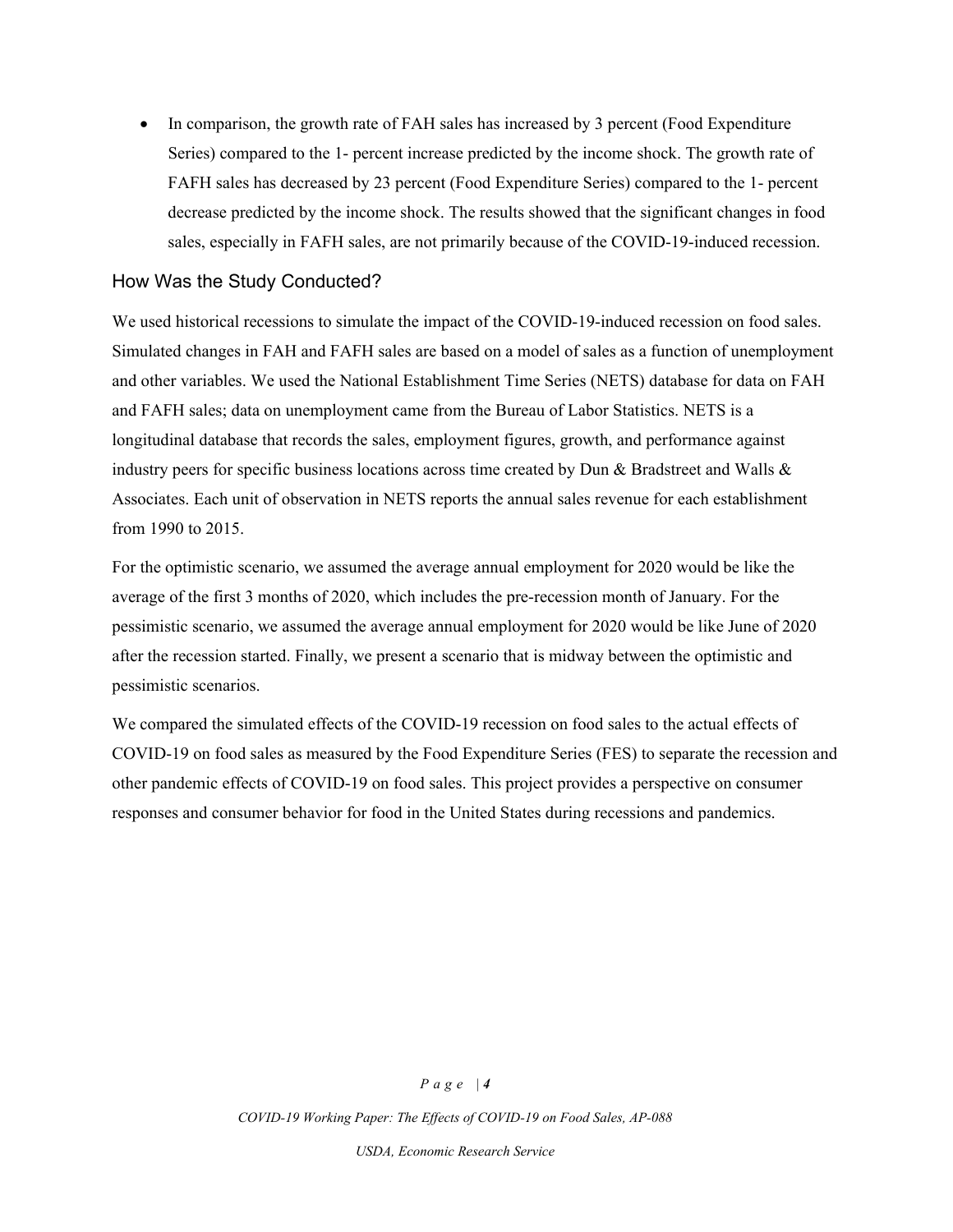## **Introduction**

On average, household expenditures on food and beverages account for 12.9 percent of total spending in the United States, ranking only behind housing (32.8 percent) and transportation (15.9 percent) (USDA, Economic Research Service [ERS], 2020). Shocks to household income can affect household consumption decisions (Jappelli and Pistaferri, 2010) and, therefore, spending on food. Economic downturns lead to higher unemployment and reduced household income, changing both the portion of food expenditures of the household budget and the total expenditures on food and beverages (Todd, 2014). Kumcu and Kaufman (2011) show that total food spending by U.S. households declined 5 percent during the Great Recession between 2006 and 2009.<sup>[1](#page-4-0)</sup>

Furthermore, the change in household income can shift purchasing and consumption patterns within food groups and types of food (Griffith et al., 2016; Dave and Kelly, 2012). Factors related to recessions, such as changing work schedules, financial stress, shifts in physical activity, loss of employer-sponsored health insurance, and the reduction in income itself, can alter household consumption and saving decisions, leading to changes in food purchase patterns (Todd, 2014).

There are two main components of household expenditures on food: food at home (FAH) and food away from home (FAFH). Figure 1 shows the historical trends in FAH and FAFH spending across time adjusted for inflation. Spending on both FAH and FAFH has been gradually increasing over the last 8 decades, except for decreases in food spending during major economic shocks such as the Great Recession. However, FAFH spending is trending upwards more rapidly over time and surpassed FAH expenditures in 2004. FAFH and FAH both comprise about half of the shares of total food expenditures. While both FAFH and FAH decreased during the Great Recession (2008-09), FAFH decreased more, showing the more salient effect that the recession had on FAFH versus FAH.

*Page | 5*

*COVID-19 Working Paper: The Effects of COVID-19 on Food Sales, AP-088* 

<span id="page-4-0"></span><sup>&</sup>lt;sup>1</sup> Decreased food spending does not necessarily indicate less food volume is consumed. Reduced food spending could stem from substitution to lower quality foods, cheaper alternatives, and fewer prepared foods that require more labor hours.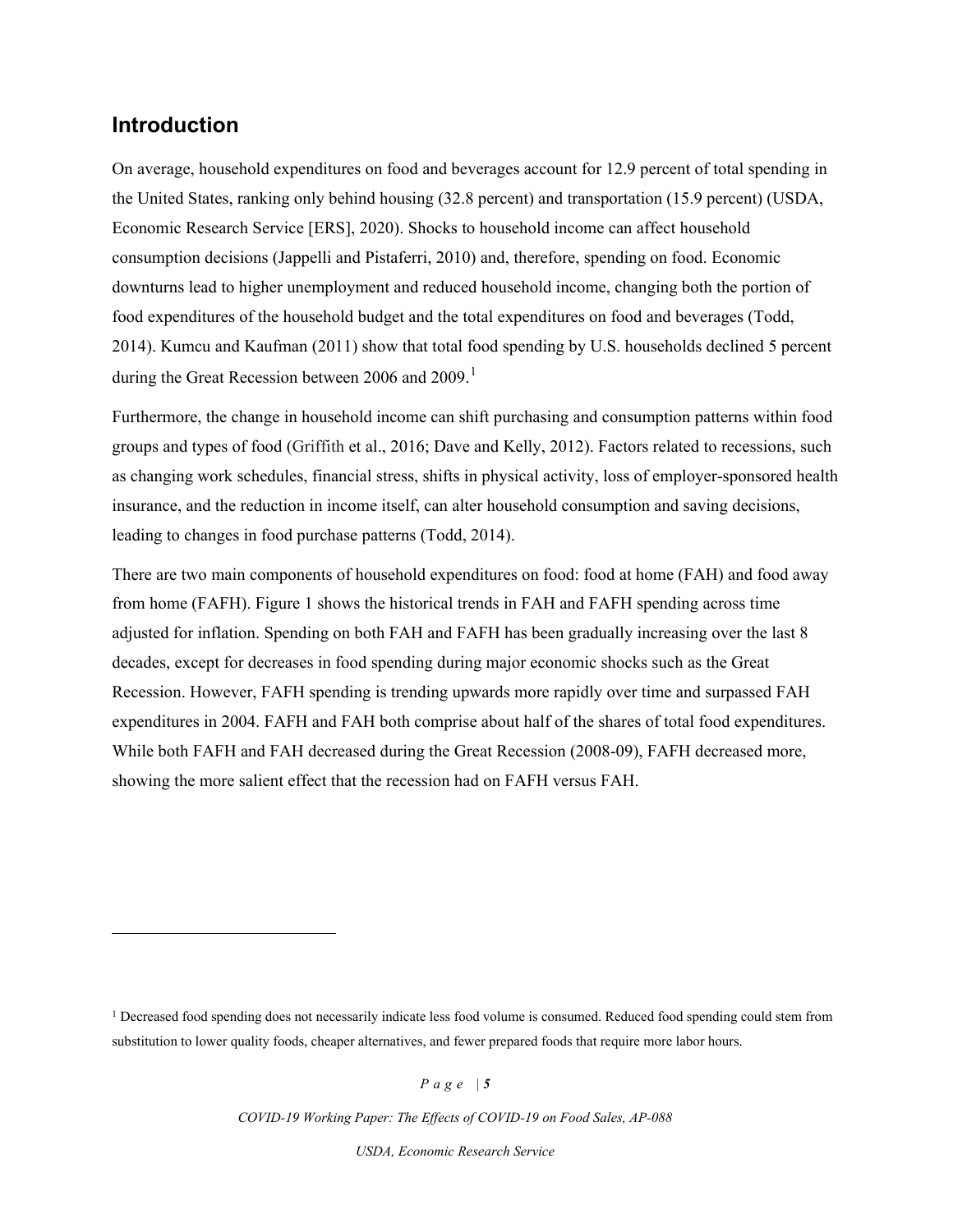



Source: USDA, Economic Research Service (ERS) using data from the ERS 2019 Food Expenditure Series. Year-to-year changes are calculated on sales in 1988 dollars and includes taxes and tips.

The shift in food shares, especially between FAH and FAFH spending, can have implications for diet quality and present another avenue for health outcomes to change from economic shocks. A wide range of literature explores how economic shocks and job loss influence health outcomes in both the United States and other developed countries (see, for example, Deb et al., 2011; Dehejia and Lleras-Muney, 2004; Economou et al., 2008; Ruhm, 2000; 2003; 2005). Based on the most recent food intake data from the USDA, Agricultural Research Service (ARS), and monthly food spending data from the USDA, ERS, FAFH spending per calorie consumed is slightly over twice per-calorie FAH spending. Other studies have shown that FAFH tends to be of lower nutritional quality than FAH (Lin and Guthrie, 2012). Todd et al.

#### *Page | 6*

*COVID-19 Working Paper: The Effects of COVID-19 on Food Sales, AP-088*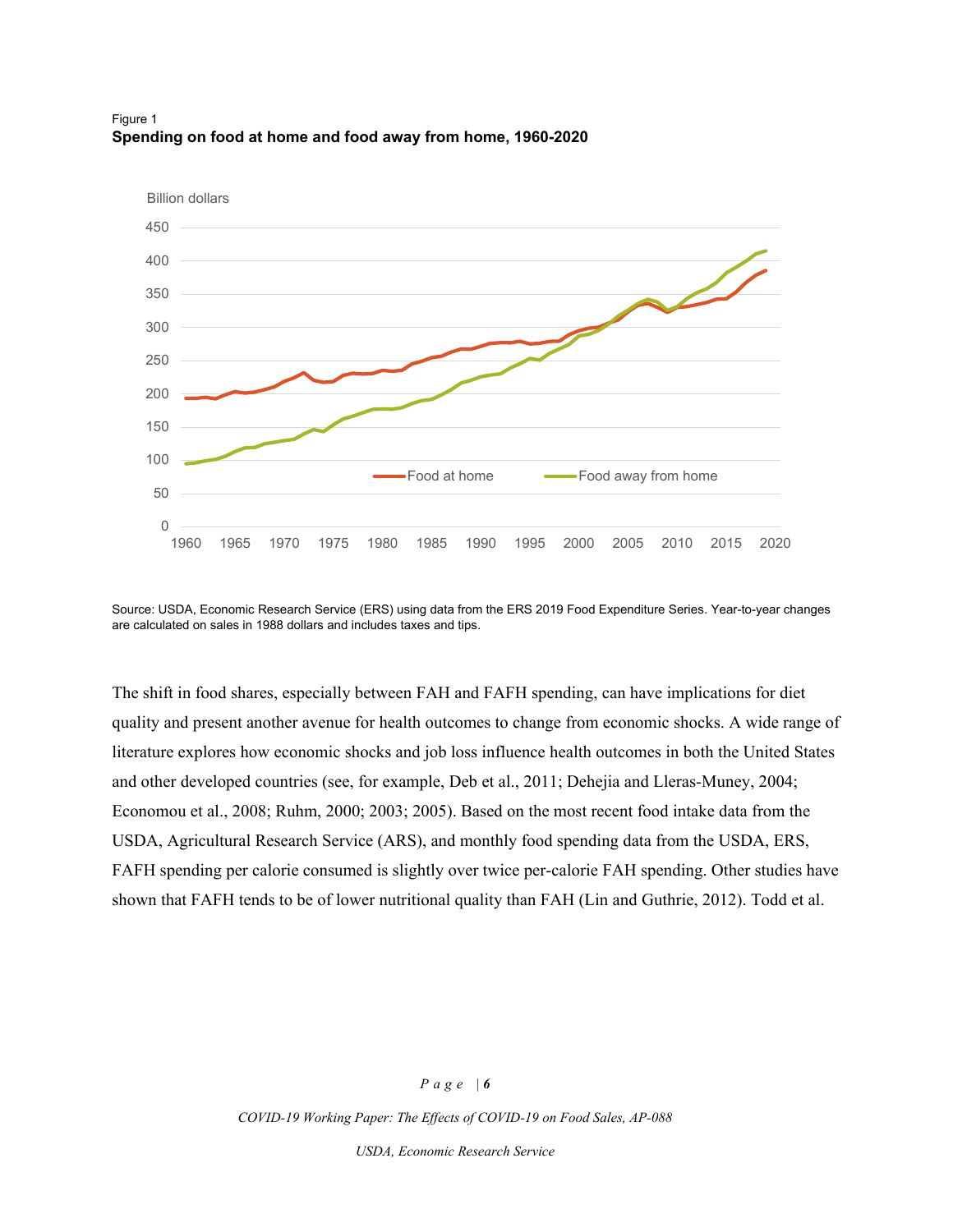(2010) finds that even after controlling for individual tastes and preferences, consumption of FAFH increases total caloric intake and reduces diet quality among adults and children.<sup>[2](#page-6-0)</sup>

With reduced household food spending, both FAFH and FAH establishments will potentially experience reduced sales and growth. Pearce and Michael (2006) find that more than 500,000 businesses failed during each post-World War II recession in the United States. Agriculture, food, and related industries comprise roughly 5.4 percent of the U.S. gross domestic product (GDP) (USDA ERS, 2020). In terms of employment, agriculture and related food industries, including eating and drinking places and food/beverage stores, account for 11 percent of U.S. employment (USDA ERS, 2020). As the food sector comprises a significant portion of the U.S. economy, the decrease in food spending may likely have a major impact on the entire economy.

Like most economic recessions, the effects of COVID-19 shock have already impacted FAH and FAFH sales in the U.S. food industry. For households, the effects of COVID-19 will likely cause income shocks and shifts in FAH and FAFH spending. The COVID-19 pandemic will likely lead to a greater substitution of sales of FAFH towards FAH because of stay-at-home orders and FAFH establishments either operating on a limited capacity or ceasing operations completely more than because of increased unemployment and decreased income. The Bureau of Labor Statistics' (BLS) April jobs report showed a decrease in total employment by 20.5 million compared with March (BLS, 2020).

A study commissioned by the National Sustainable Agriculture Coalition (Thilmany et al., 2020) predicts up to a 20 percent decrease in annual FAFH sales caused by COVID-19. A March survey by the Beard Foundation (2020) of almost 1,500 restaurant industry leaders shows that almost 75 percent of those forced to close think they will be unable to open after 2 months, and 80 percent are uncertain whether retooling to offer delivery and takeout will sustain them. Baker et al. (2020) estimates that restaurant spending declined by approximately one-third in March when the national emergency was declared. The advance monthly sales for retail and food services released by the Bureau of the Census on September 16, 2020, indicated that food and beverage store sales for the first 8 months of 2020 were up 12.2 percent

*COVID-19 Working Paper: The Effects of COVID-19 on Food Sales, AP-088* 

<span id="page-6-0"></span><sup>&</sup>lt;sup>2</sup> This is less clear-cut for children. Those qualifying for reduced-price school meal programs may eat healthier away from home.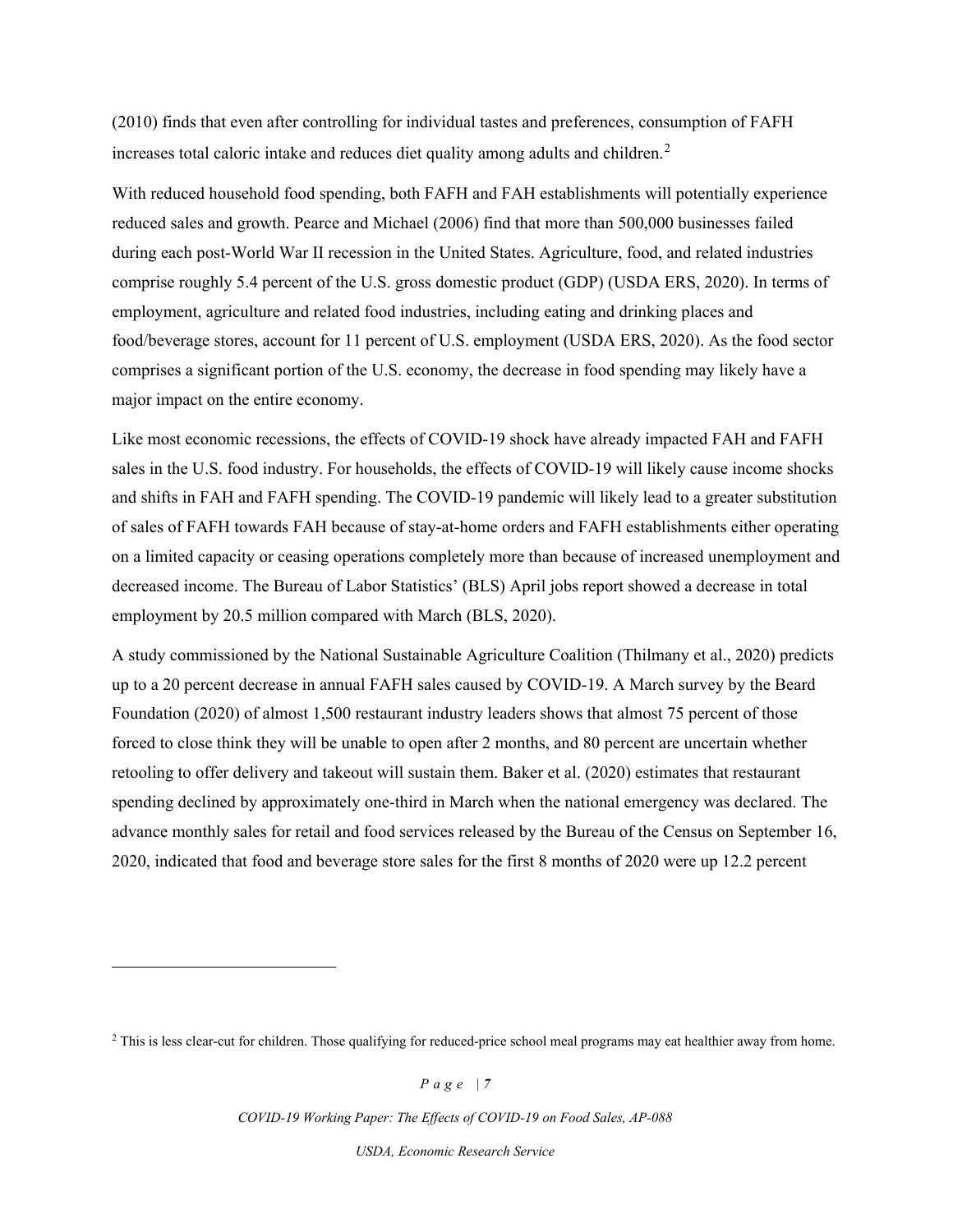compared with 2019. Meanwhile, food services and drinking places sales for the first 8 months of 2020 were down 20.9 percent compared with 2019.

Moreover, using the USDA, ERS Food Expenditure Series (FES), we found that inflation-adjusted expenditures at grocery stores, supercenters, convenience stores, and other retailers (food at home) were 19.3 percent higher in March 2020 when the stay-at-home orders started compared with March 2019. However, during the second quarter of 2020 (April-June), FAH expenditures were 3 percent higher on average compared with April-June  $2019<sup>3</sup>$  $2019<sup>3</sup>$  $2019<sup>3</sup>$  Inflation-adjusted March 2020 expenditures at FAFH establishments—restaurants, school cafeterias, sports venues, and other eating-out places—were 28.6 percent lower than March 2019 expenditures. FAFH expenditures during the second quarter of 2020 were 37.9 percent lower on average compared with April-June 2019 spending (Figure 2).

*Page | 8*

*COVID-19 Working Paper: The Effects of COVID-19 on Food Sales, AP-088* 

<span id="page-7-0"></span><sup>&</sup>lt;sup>3</sup> We compared spending for the same month to account for seasonal food spending patterns.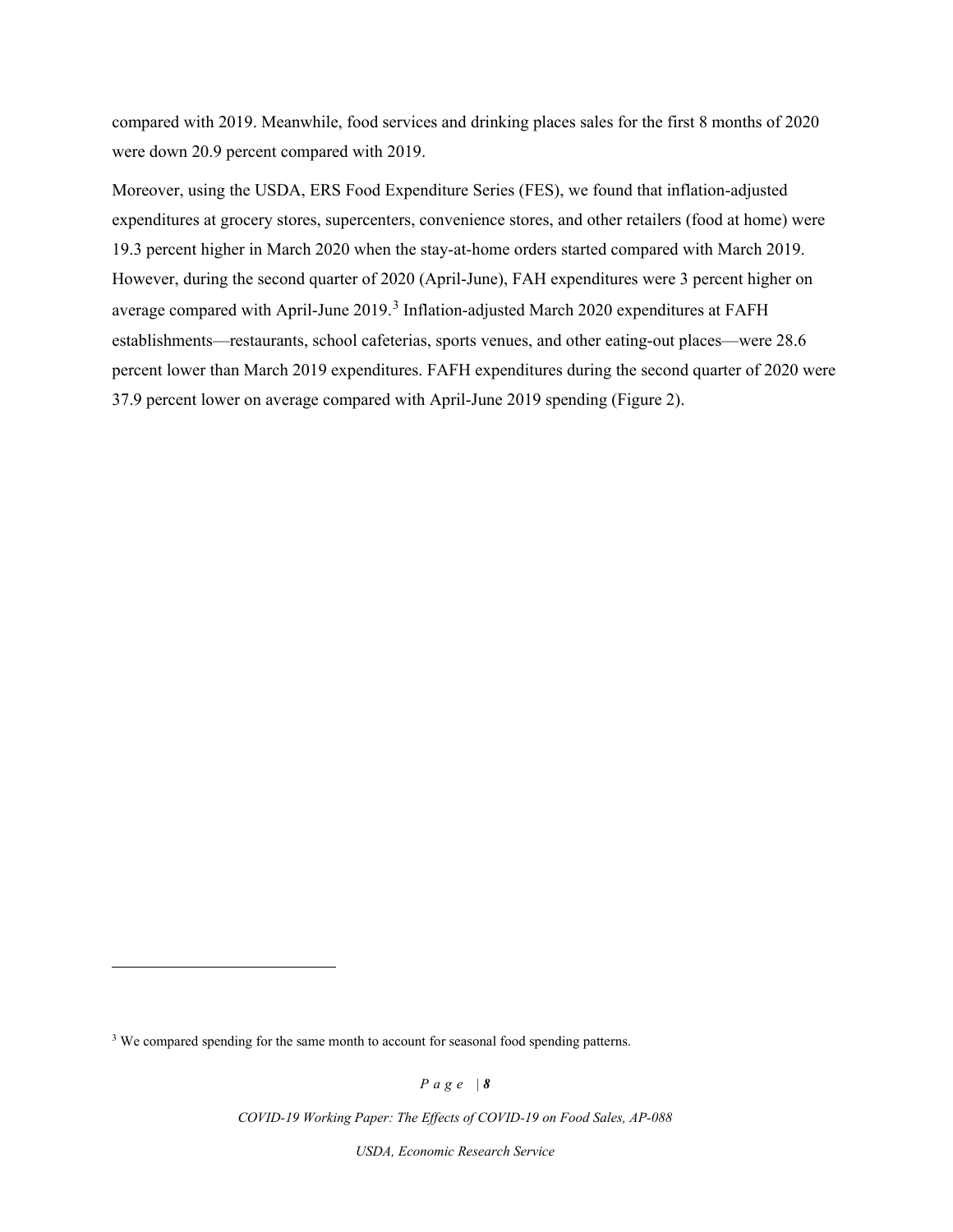#### **Figure 2**

Year-to-year change in inflation-adjusted monthly U.S. expenditures for food at home and food away from home, 2006-20



Notes: Expenditures include spending on foods and beverages by consumers, businesses, and government entities. Orange and blue areas show the percent change from the previous year for each month. Year-to-year changes are calculated on sales in 1988 dollars. Grey bar indicates the 2007-09 recession.

Source: USDA, Economic Research Service (ERS) using data from ERS's Food Expenditure Series.

### *Page | 9*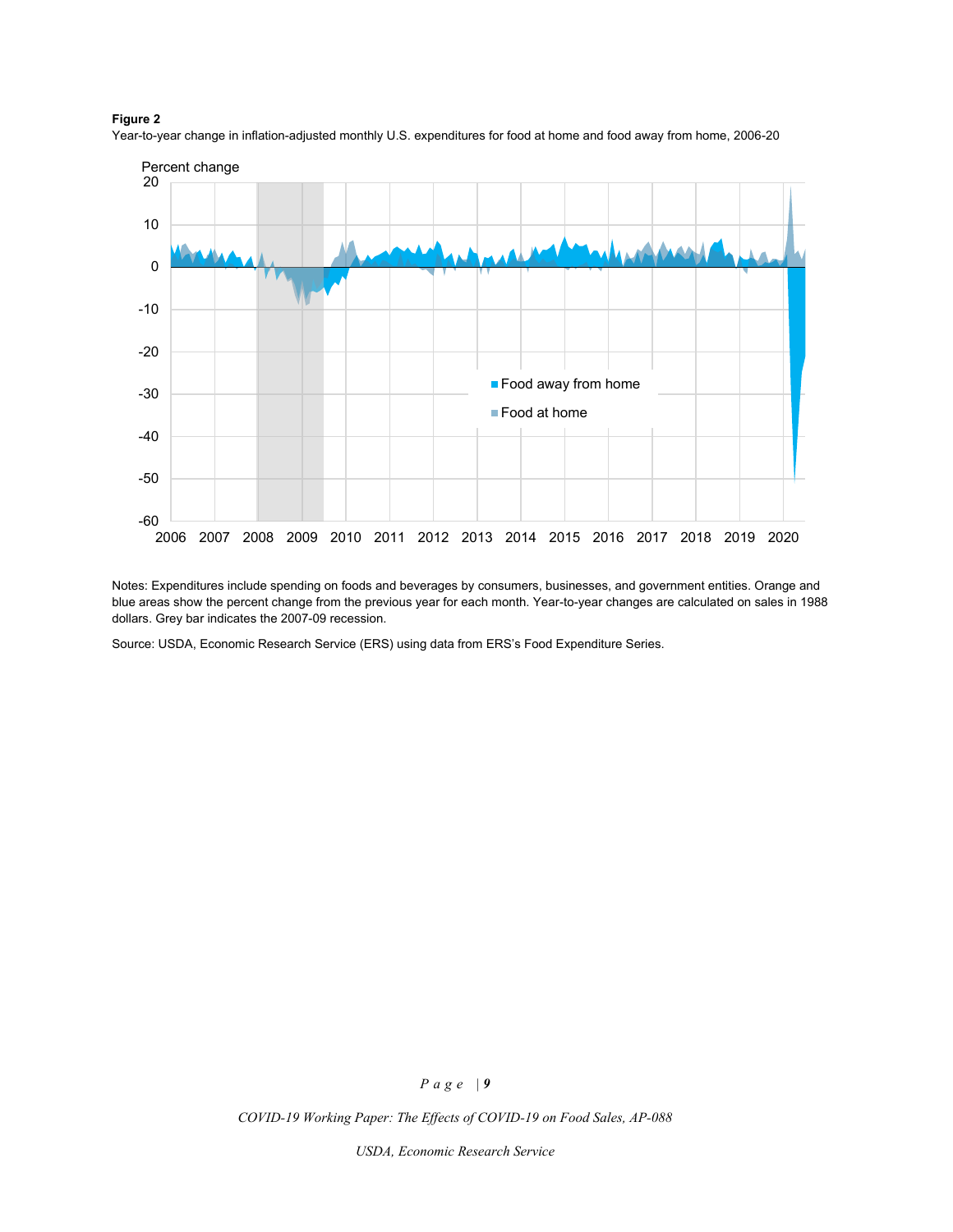However, the magnitude of the impact on food sales will likely be heterogenous across spatial locations as the effects likely hinge on the severity of the local shock, which can vary across geographic locations partly because of varying industrial compositions. This paper analyzes the potential impact on FAH and FAFH sales at the county level caused by the COVID-19 income shock in the U.S. in 2020. Moreover, this paper provides a perspective on the response and behavior of food sales in the United States during economic recessions in general. We use county-level employment to capture local economic shocks over time and study the behavior of food sales around these events for FAH and FAFH, as well as for traditional supermarkets, limited-service restaurants, and sit-down restaurants.

The changes in FAH and FAFH expenditures are not only driven by income shock but also by household substitutions since many FAFH establishments are operating in a limited capacity or have ceased operations completely. Furthermore, the COVID-19 pandemic has led to drastic changes in consumer consumption patterns because of mobility restrictions in the form of lockdowns and stay-at-home orders. Consumers' fear of infection from a contagious virus also altered shopping patterns and associated consumption decisions. In this study, we compare our simulated recession income shock effects on food sales to the actual changes in growth of FAH and FAFH sales to separate the recession and pandemic effects of COVID-19.

This study makes several contributions to the literature and highlights potential economic challenges at the county level. First, we extended the literature on shifts in the overall growth rate of household food expenditures and FAH and FAFH spending because of recession-driven income shocks. Second, we focused on the change in household food expenditures driven by changes in local economic conditions as we rely on county-level data. Finally, we projected the likely shift in the growth rate of food spending and the associated impact on FAFH and FAH establishments caused by the looming income shock from COVID-19 at the county level, enabling identification of the counties that will experience the most salient effects. Furthermore, we present evidence that recession effects on FAH, and especially FAFH, sales are small compared to the pandemic effect.

### **Data**

To examine county-level household spending, we used sales at FAH and FAFH establishments to measure the total household spending on FAH and FAFH in a specific geographic area during a specific time range. For data on FAH and FAFH sales, we used the National Establishment Time Series (NETS) database, a longitudinal database that records the sales, employment figures, growth, and performance against industry peers for specific business locations across time. Dun & Bradstreet and Walls &

#### *Page | 10*

*COVID-19 Working Paper: The Effects of COVID-19 on Food Sales, AP-088*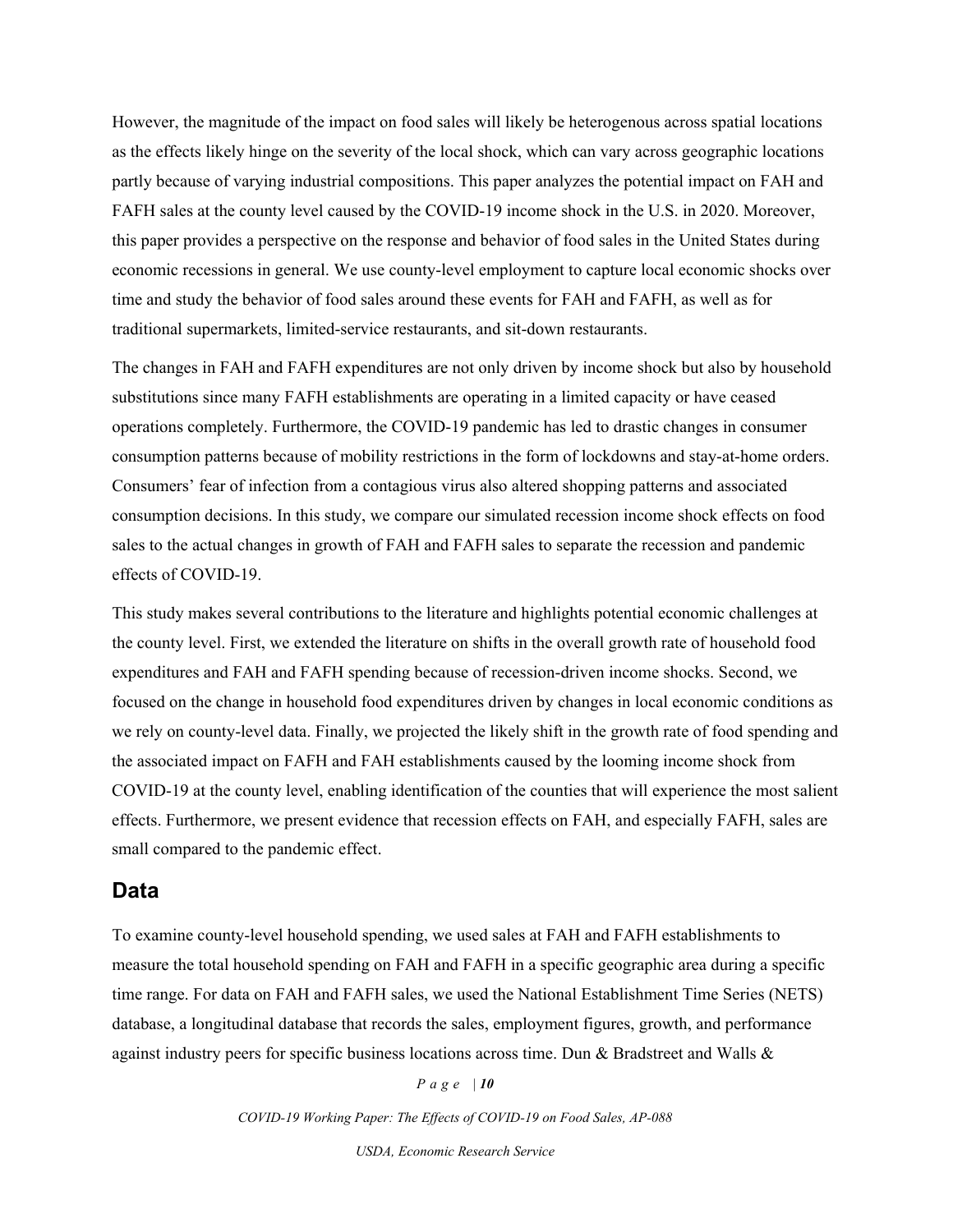Associates created NETS by using Dun & Bradstreet's archival data from surveys of establishments (Walls & Associates, 2013). Each unit of observation in NETS reports the annual sales revenue for each establishment from 1990 to 2015. NETS has been intensively used in recent studies that rely on yearly variations for identification as the database was created to focus on establishment and firm-level growth and performance across time.

Recent literature has shown NETS captures the food environment relatively well compared to the official Bureau of the Census' Economic Census, and NETS is ideal for researchers attempting to measure store sales over time (Cho et al., 2019). To our knowledge, this is the only database providing store-level information that includes sales in a time-series format. NETS also includes street addresses and geocodes for each store, which allows us to identify the county where the establishment is located. NETS contains business establishments from a comprehensive list of industries, and the database categorizes establishments using the North American Industrial Classification System (NAICS) and the Standard Industrial Classification (SIC) numeric codes. To identify food spending at the county level, we use NAICS codes to select only the establishments that sell food, and we based our selection on the methodology used by the USDA, ERS's Food Expenditures Series.<sup>[4](#page-10-0)</sup>

To further identify FAH and FAFH spending, we used product and services codes (PSCode), which the Bureau of the Census uses when it prepares the product line reports detailing the percentage of sales by product and contributing industry. We selected all the PSCodes related to food and nonalcoholic beverages and classified them as FAH if they were sold for off-premise consumption or as FAFH if they were sold for on-premise consumption. We calculated the average of these percentages from the 2002,

### *Page | 11*

*COVID-19 Working Paper: The Effects of COVID-19 on Food Sales, AP-088* 

<span id="page-10-0"></span><sup>4</sup> The following NAICS codes were used to identify food sales:

<sup>441, 442, 443, 444, 44511, 44512, 4452, 4453, 446, 447, 448, 451, 452111, 452112, 45291, 45299, 453, 4541, 4542, 4543,</sup>  51213, 6114, 6115, 6116, 622, 623, 7111, 7112, 7113, 7114, 7115, 712, 7131, 7132, 7139, 721, 72231, 72232, 72233, 7224, 722511, 722513, 722514, 722515, 8111, 8132, 8133, 8134, 8139.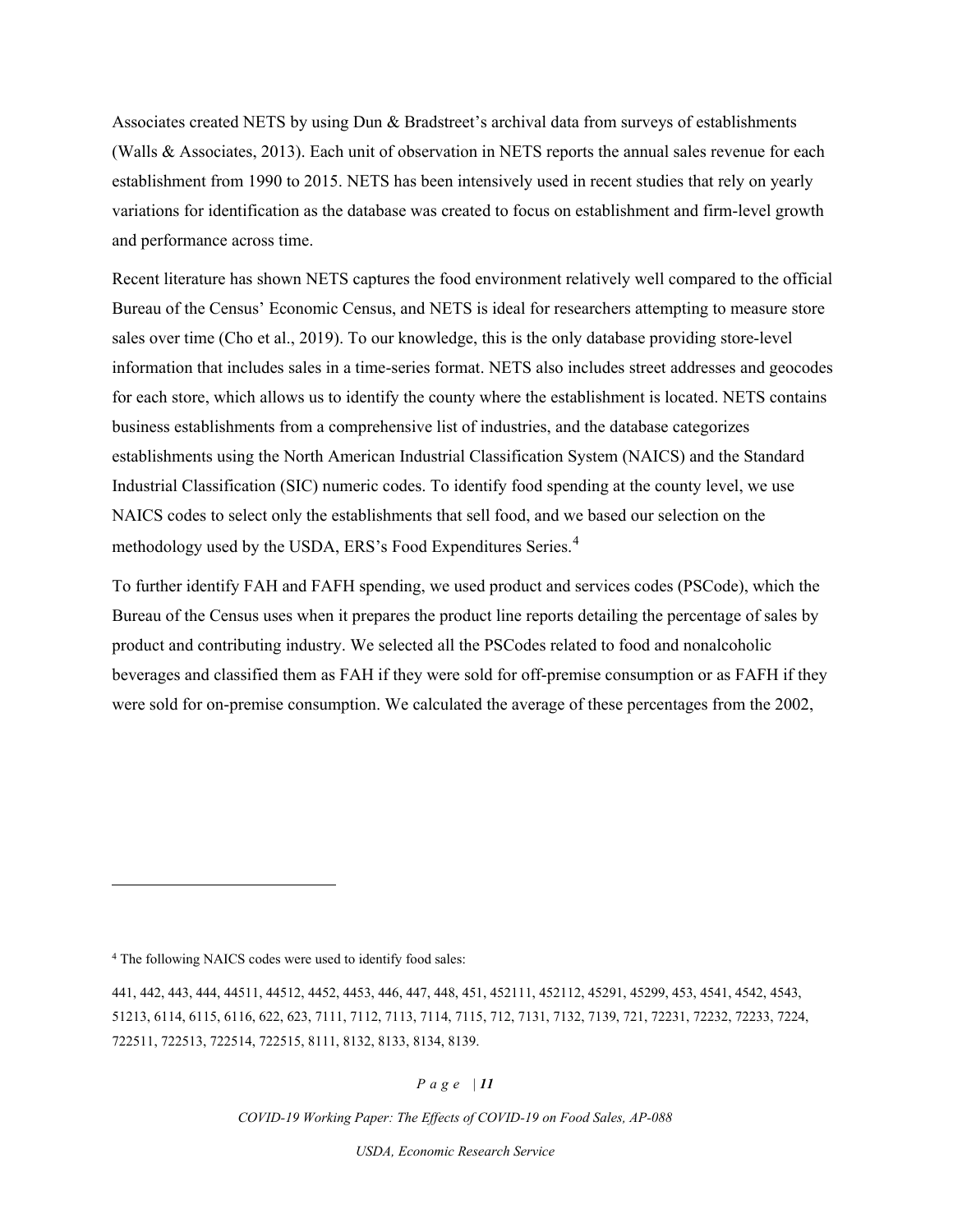2007, and 2012 product line reports for each state.<sup>[5](#page-11-0)</sup> Using these percentages, we then calculated the portion of FAH and FAFH sales for each establishment in NETS using its NAICS code.

Recent studies have raised concerns about using NETS data for certain research questions surrounding firm and business dynamics (Barnatchez et al., 2017; Crane and Decker, 2019) as a significant portion of sales data in NETS is imputed based on firm-level employment numbers. However, our use of NETS data for this study was not affected by concerns from data imputation. The main concern from Crane and Decker (2019) revolves around examining micro-level business dynamics using NETS. However, as we aggregated to the county level and focused on food sales, our results are not relevant to the concerns raised in Crane and Decker (2019). Barnatchez et al. (2017) showed that in correlations of county-level aggregates between NETS and Census data, the official standard is high, indicating county-level aggregates are relatively accurate. Additionally, at the spatial location by industry by establishment level, correlations between NETS and official sources are reassuringly strong in appropriately restricted samples. In our study, we focused on both a restricted sample (the food industry) and aggregate to the county level, which meet both criteria suggested in Barnatchez et al. (2017).

For the concern that sales are correlated to unemployment since firm sales are imputed on firm employment, we used overall total employment at the county level across all industries and not at the firm level nor the food sales level. Overall, employment may not be correlated with employment of specific industries during recessions, and business cycles in the food industry (consumption) are typically different than business cycles in other industries.

We used local employment as an indicator of local economic conditions and the severity of the economic shocks in each county. The BLS constructs county-level unemployment estimates by combining statelevel data from its Current Population Survey with county-level counts of unemployment insurance claimants. Data on annual county-level unemployment and employment start in 1990, similar to the

### *Page | 12*

<span id="page-11-0"></span><sup>5</sup> We use the following for FAH: 20100, 20101, 20102, 20103, 20104, 20111, 20112, 20113, 20114, 20116, 20117, 20118, 20119, 20121, 21105, 21106, 21107, 21108.

We use the following for FAFH: 20120, 20122, 20124, 21100, 21101, 21102, 21103, 21104, 21111, 21112, 21113, 21210, 21211, 21212, 21213, 21214, 21220, 21221, 21222, 21223, 21224, 21225, 21226, 21227, 21228, 39200, 39201, 39460, 39461, 39609, 39679.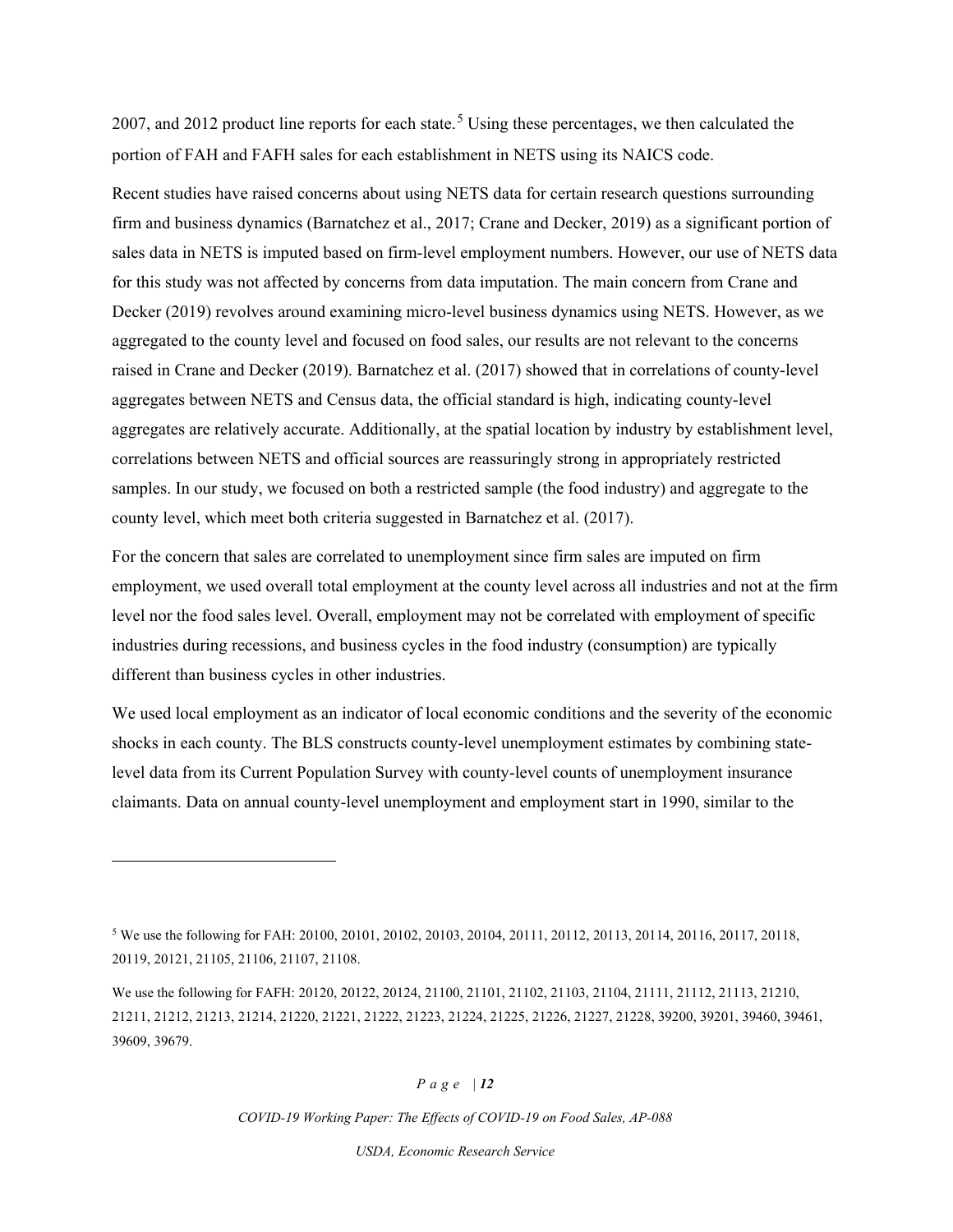NETS database.<sup>[6](#page-12-0)</sup> We used annual county-level employment data from 1990 to 2015, which corresponds to the timespan of the NETS data in our regression analysis. To examine the projected change in food sales at the county level because of COVID-19 in 2020, we used the most recent county-level employment figures from BLS. The BLS publishes monthly county-level employment numbers for the latest 18 months, and we used the employment data from January 2020 to June 2020.

# **Methodology**

To estimate the correlation of changes in local economic conditions and shocks with food sales, we used equation 1. Equation 1 indexes county c and year t, and regresses the growth rate of food sales on the growth rate of employment at the county level and economic shocks. We approximated the growth rate of food sales by differencing the log of food sales in the dependent variable and the growth rate of employment by differencing the log of employment. By using growth rates, we controlled for potential seasonality and non-stationarity in the data. We also controlled for national economic shocks with the dummy variable recession<sub>t</sub>, where recession<sub>t</sub> equals 1 for the years 1990, 1991, 2001, 2008, and 2009 (periods of recession according to the National Bureau of Economic Research [NBER]). Furthermore, we looked at whether the results are different for metro and nonmetro areas by interacting the growth rate of employment with an indicator equal to 1 if the county is in a metropolitan area.<sup>[7](#page-12-1)</sup> We deflated the dollar value for the sales using the Consumer Price Index for food at home and food away from home from BLS.

*Page | 13*

*COVID-19 Working Paper: The Effects of COVID-19 on Food Sales, AP-088* 

<span id="page-12-0"></span><sup>6</sup> County-level labor data from BLS can be found on their website.

<span id="page-12-1"></span><sup>7</sup> Data from USDA, Economic Research Service (2020) found online on the ERS website Food Expenditure Series webpage.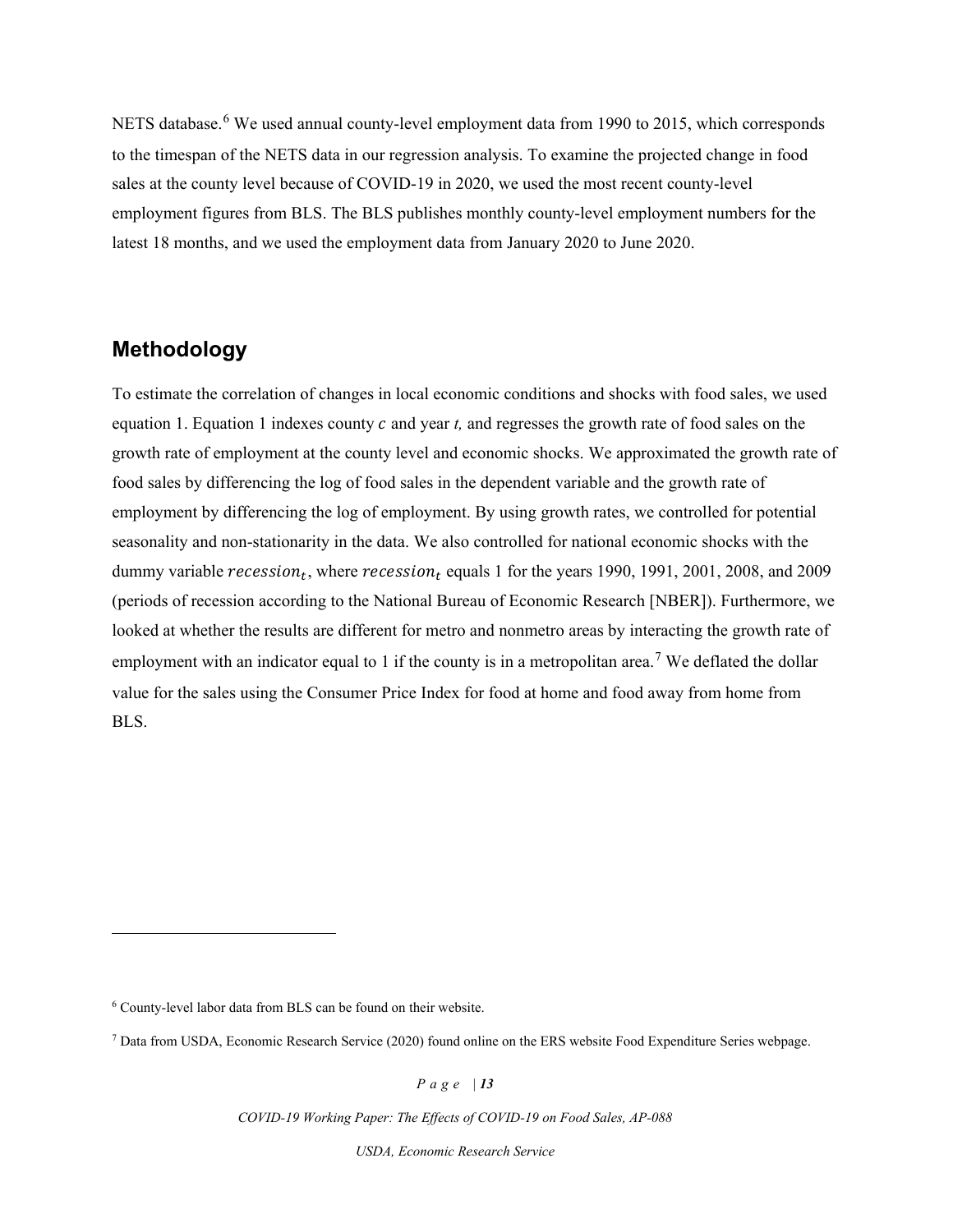### **Equation 1**

 $\log(Sales_{ct}) - \log(Sales_{ct-1}) = \beta_0 + \beta_1[\log(employment_{ct}) - \log(employment_{ct-1})] +$  $\beta_2$ recession<sub>t</sub> +  $\beta_3$ Metro<sub>c</sub> +  $\beta_4$ [log(employment<sub>ct</sub>) – log(employment<sub>ct-1</sub>)] \* Metro<sub>c</sub> + CountyFixed<sub>c</sub> +  $\varepsilon_{ct}$ 

To project the expected change in the growth of all food sales, FAH and FAFH, we used the results of equation 1 for equation 2, where we multiplied  $\beta_1$ , the change in sales growth caused by the change in employment growth with the growth in county-level employment in 2020, and added the effect for economic recessions,  $\beta_2$ . For the projected change in employment growth for the whole of 2020, we presented three possible scenarios. In the optimistic scenario, we assumed the annual change in employment growth in 2020 to be like the average of the first 3 months of 2020 (January-March). This is the optimistic scenario as the most drastic change in the economy occurred during March 2020, and it assumed that the 3-month average will rebound to the January and February conditions by the end of the year. For the pessimistic scenario, we assumed the June employment numbers to be similar for the whole of 2020 as the economy drastically worsened during March. For the midpoint scenario, we assumed the employment numbers to be between the optimistic and pessimistic scenarios.

### **Equation 2**

 $ExpectedChange in Sale Growth<sub>c</sub>$  $= \beta_1$ ExpectedGrowthinEmployment<sub>c</sub> +  $\beta_2$  +  $\beta_3$ Metro<sub>c</sub>  $+ \beta_4$ ExpectedGrowthinEmployment<sub>c</sub> \* Metro<sub>c</sub>

We also estimated the correlation of changes in local economic conditions and recession with FAH versus FAFH sales and with sales of limited-service restaurants, full-service restaurants, supermarkets, other FAH, and other FAFH.

### **Results**

Table 1 shows the results of the regression using equation 1. In the first column, we regressed on all food sales and show that a 1-percentage point decrease in the growth of a county's employed population is associated with a 0.07 percentage point decrease in the growth of all food sales in counties located in nonmetro areas and a 0.16 percentage point decrease in the growth of all food sales in counties located in metro areas. An economic recession is associated with a 0.62 percentage point increase in the growth of

*Page | 14*

*COVID-19 Working Paper: The Effects of COVID-19 on Food Sales, AP-088*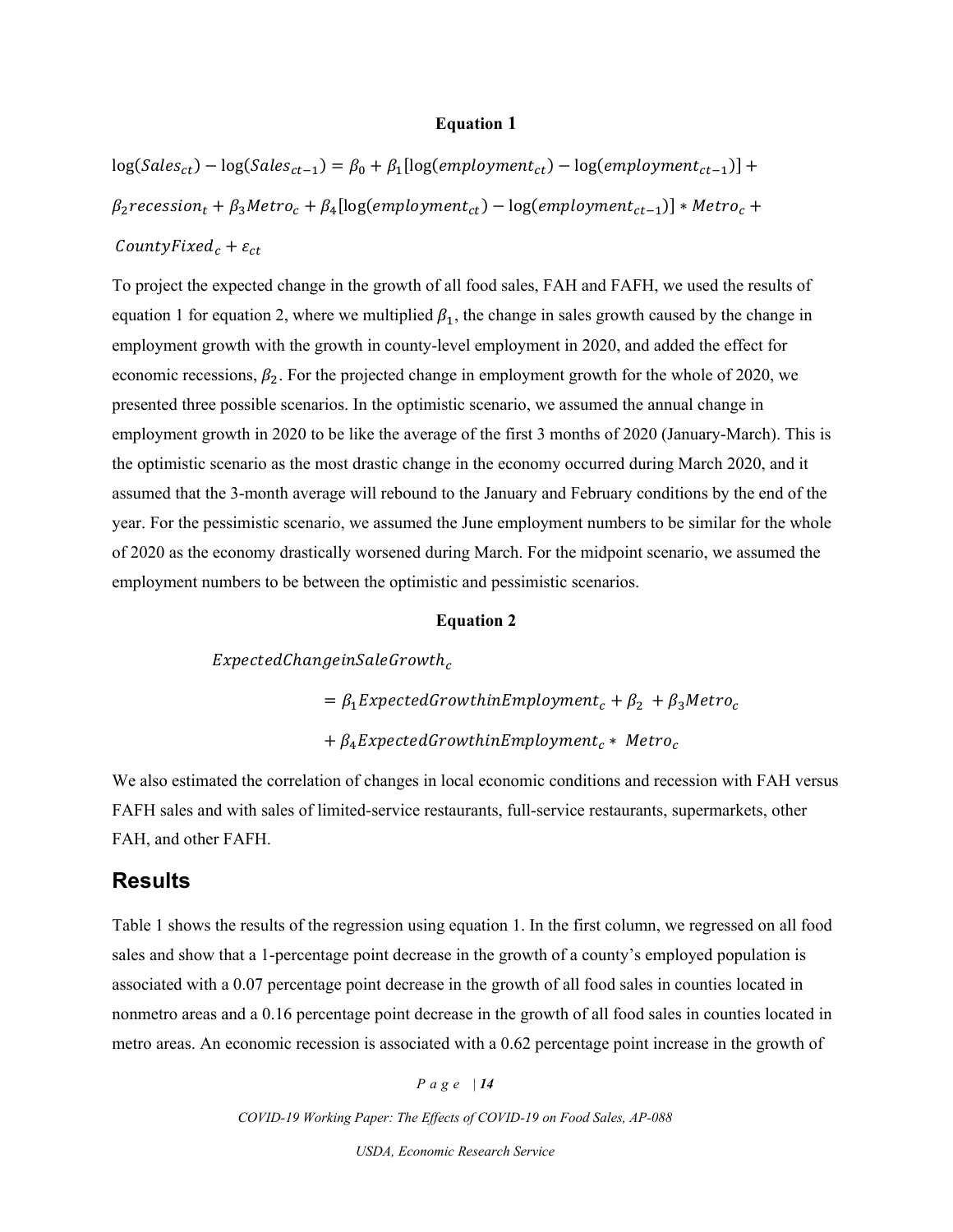all food sales. In the second column, we regressed on FAH sales and see no significant change in the growth of FAH sales associated with the growth of the county-employed population for counties located in nonmetro areas nor for counties located in metro areas.

However, an economic recession seems to significantly affect the growth of FAH sales, which increases by 2.39 percentage points. In the third column, we regressed on FAFH sales and see a similar but larger effect where a 1-percentage point decrease in the county growth of employed population is associated with a 0.09-percentage point decrease in the growth of FAFH in counties located in nonmetro areas, and 0.32-percentage point decrease in the growth of FAFH in counties located in metro areas. An economic recession decreased the growth of FAFH sales by 1.97 percentage points. The results indicated there is substitution between sales of FAH and FAFH during economic recessions, and FAFH is more sensitive to local economic conditions.

#### *Page | 15*

*COVID-19 Working Paper: The Effects of COVID-19 on Food Sales, AP-088*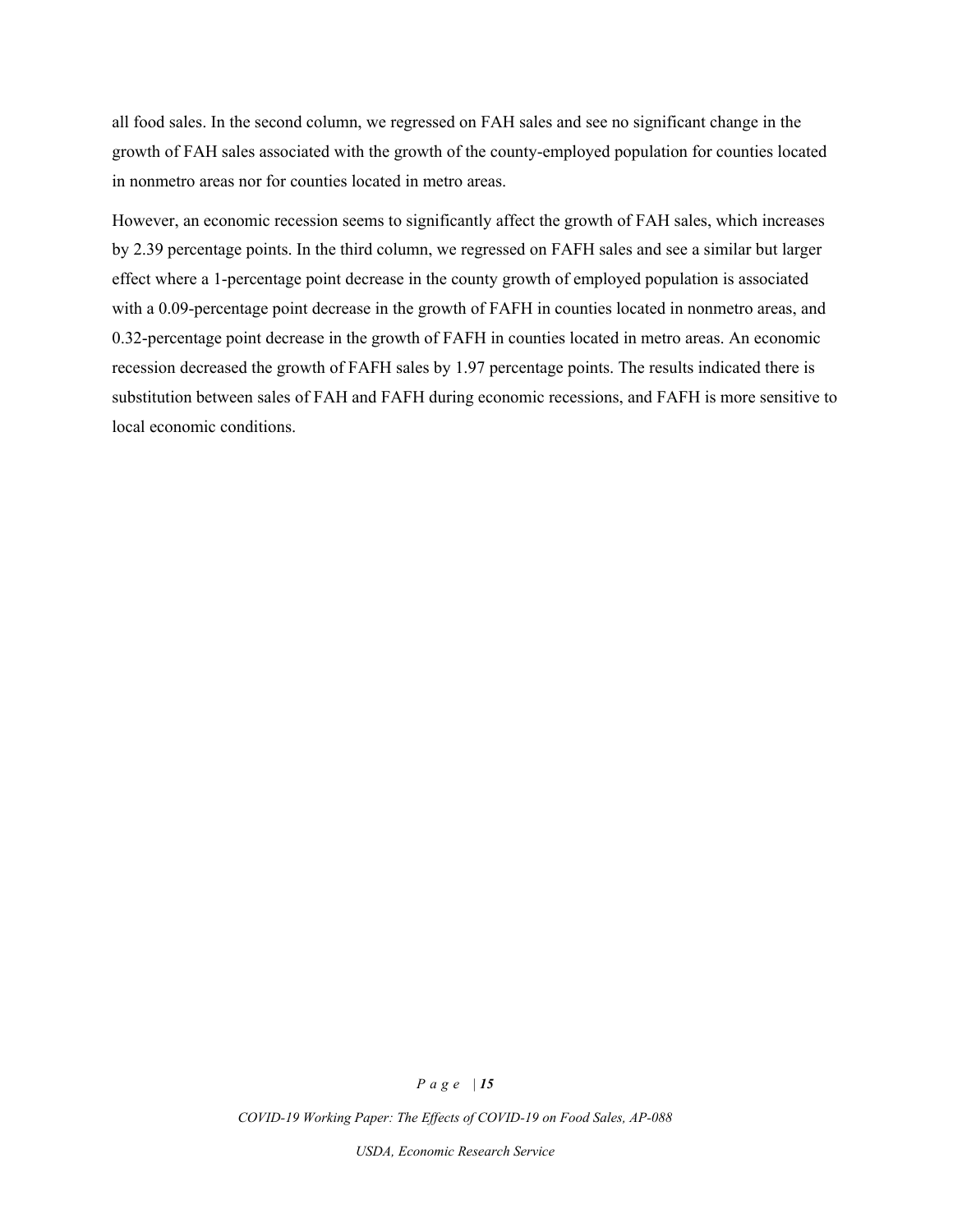### Table 1 **First difference regressions of growth of sales on the growth of employed population**

| <b>Growth of sales</b>                    | All food  | <b>FAH</b> | <b>FAFH</b> |
|-------------------------------------------|-----------|------------|-------------|
| Growth of employed population             | $0.07***$ | 0.06       | $0.09***$   |
|                                           | (0.024)   | (0.042)    | (0.025)     |
| Recession                                 | $0.62***$ | $2.39***$  | $-1.97***$  |
|                                           | (0.145)   | (0.234)    | (0.167)     |
| Growth of employed population *metro area | $0.09*$   | 0.070      | $0.23***$   |
|                                           | (0.045)   | (0.062)    | (0.065)     |
| Constant                                  | $0.21***$ | $-0.86***$ | $2.16***$   |
|                                           | (0.029)   | (0.045)    | (0.036)     |
|                                           |           |            |             |
| Calculated full effect                    | $0.23***$ | $0.18***$  | $0.31***$   |
|                                           | (0.035)   | (0.043)    | (0.039)     |
| <b>Observations</b>                       | 54,526    | 54,526     | 54,526      |
| R-squared                                 | 0.038     | 0.033      | 0.041       |
| Number of counties                        | 3,212     | 3,212      | 3,212       |

Note: Each column is regressed separately. FAH = food-at-home; FAFH = food-away-from-home. Recession: Dummy variable is equal to 1 if the year is equal to 1990, 1991, 2001, 2008, and 2009, and zero otherwise. The National Bureau of Economic Research definition for recession is generally presented on a quarterly basis. We assume if any of the recession falls into a year for even a quarter (as in 1991), the recession dummy equals 1 for that year. The growth of employed population coefficient reflects the correlation of growth of employed population for counties in nonmetro areas. The calculated full effect coefficient reflects the correlation of growth of employed population for counties in metro areas. Additional controls include county fixed effects. Coefficients in percent point form. Robust standard errors in parentheses. \*\*\* p<0.01.

Source: USDA, Economic Research Service using data from the National Establishment Time Series and the Bureau of Labor Statistics.

In table 2, we further regressed on the growth of sales of limited-service restaurants, full-service restaurants, supermarkets, other FAH, and other FAFH. Supermarkets and other grocery (except convenience) stores are establishments primarily engaged in retailing a general line of food. Other FAH includes convenience stores, specialty food stores, warehouse clubs and supercenters, and any other retailers that sell food for off-premise consumption, but it is not their primary business. Limited-service restaurants are establishments primarily engaged in providing food services (except snack and nonalcoholic beverage bars) where patrons generally order or select items and pay before eating. Fullservice restaurants are establishments primarily engaged in providing food services to patrons who order and are served while seated (i.e., waiter/waitress service) and pay after eating.

### *Page | 16*

*COVID-19 Working Paper: The Effects of COVID-19 on Food Sales, AP-088*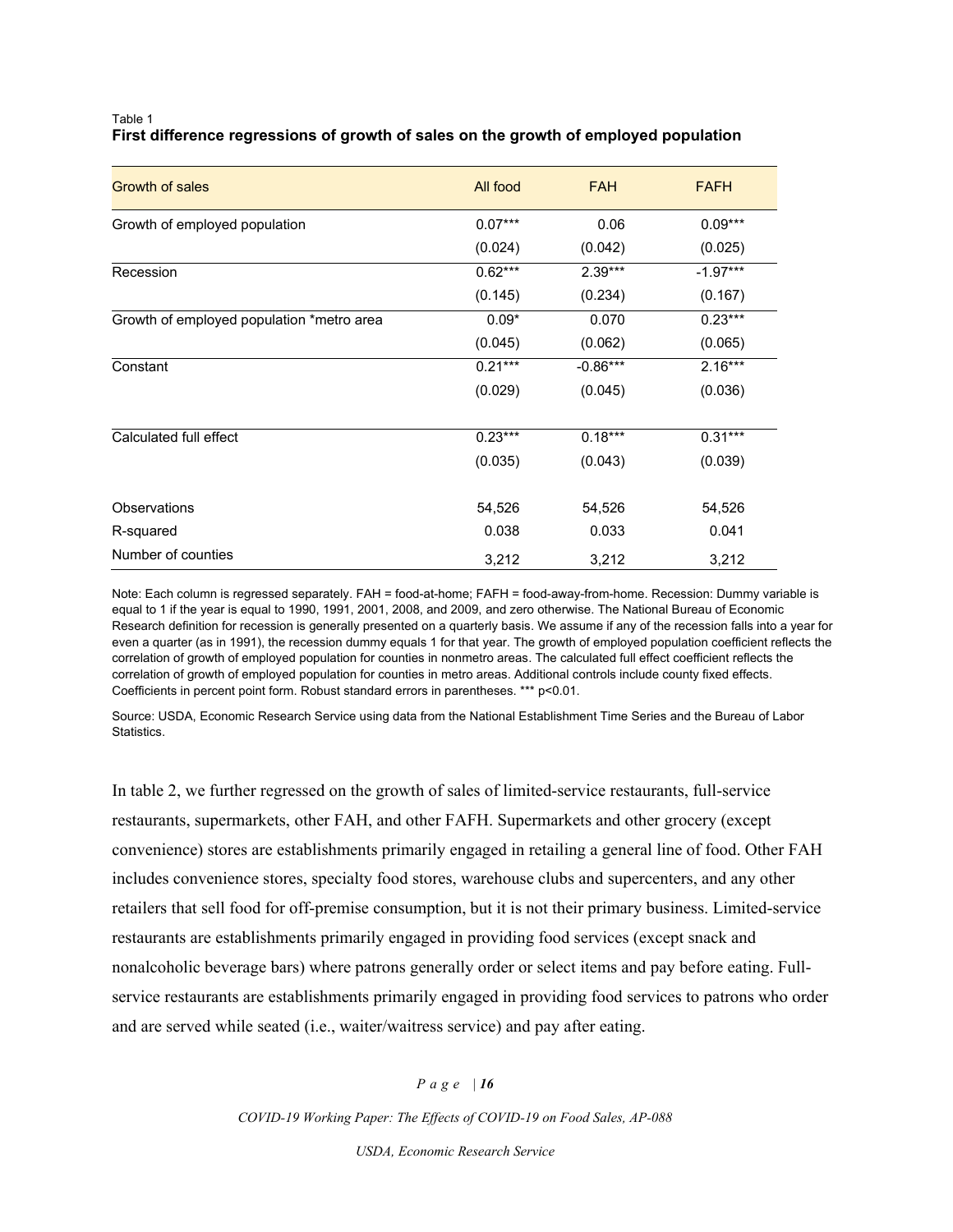Other FAFH includes cafeterias, grill buffets, buffets, snacks, nonalcoholic beverage bars, and any other retailers that sell food for on-premise consumption, but it is not their primary business. Results showed that economic recessions will increase the growth of supermarkets and other grocery stores (except convenience stores) sales by 0.65 percentage point and have a significant positive effect on other FAH, increasing their sales growth by 5.47 percentage points. On the other hand, results showed that both sales of limited and full-service restaurants are also sensitive to the economic shock, with sales growth reduced by 1.48 percentage points and 2.44 percentage points, respectively, compared with sales at other FAFH (2.26 percentage points). Limited-service restaurants are probably less sensitive to changes in employment and recessions as limited-service restaurants are often cheaper.

### Table 2 **First difference regressions of growth of sales on the growth of employed population**

| Growth of sales        | Supermarkets & other<br>grocery (except<br>convenience) | <b>Other FAH</b> | Limited-service<br>restaurants | <b>Full-service</b><br>restaurants | <b>Other FAFH</b> |
|------------------------|---------------------------------------------------------|------------------|--------------------------------|------------------------------------|-------------------|
| Growth of employed     | $0.11***$                                               | $-0.02$          | $0.06*$                        | $0.08**$                           | $0.15***$         |
| population             | (0.034)                                                 | (0.047)          | (0.030)                        | (0.031)                            | (0.021)           |
| Recession              | $0.65***$                                               | $5.47***$        | $-1.48***$                     | $-2.44***$                         | $-2.26***$        |
|                        | (0.236)                                                 | (0.367)          | (0.262)                        | (0.236)                            | (0.177)           |
| Growth of employed     | 0.030                                                   | $0.19**$         | $0.16*$                        | $-0.11*$                           | $0.17***$         |
| population *metro      | (0.067)                                                 | (0.085)          | (0.087)                        | (0.064)                            | (0.059)           |
| Constant               | $-2.04***$                                              | $1.29***$        | $3.23***$                      | $-0.23***$                         | $4.32***$         |
|                        | (0.046)                                                 | (0.071)          | (0.056)                        | (0.046)                            | (0.038)           |
| Calculated full effect | $0.33***$                                               | $0.17***$        | $0.20***$                      | $0.18***$                          | $0.37***$         |
|                        | (0.071)                                                 | (0.053)          | (0.060)                        | (0.039)                            | (0.058)           |
| Observations           | 54,083                                                  | 54,039           | 52,095                         | 53,789                             | 51,767            |
| R-squared              | 0.038                                                   | 0.034            | 0.045                          | 0.037                              | 0.056             |
| Number of counties     | 3,105                                                   | 3,208            | 3.204                          | 3,212                              | 3,212             |

Note: Each column is regressed separately. FAH = food-at-home; FAFH = food-away-from-home; Shock: Dummy variable is equal to 1 if the year is equal to 1990, 1991, 2001, 2008, and 2009, and zero otherwise. The National Bureau of Economic Research definition for recession is generally presented on a quarterly basis. We assume if any of the recession falls into a year for even a quarter (as in 1991), the recession dummy equals 1 for that year. The growth of employed population coefficient reflects the correlation of growth of employed population for counties in nonmetro areas. The calculated full effect coefficient reflects the correlation of growth of employed population for counties in metro areas. Additional controls include county fixed effects. Coefficients already in percent form. Robust standard errors in parentheses. \*\*\* p<0.01.

Source: USDA, Economic Research Service using data from the National Establishment Time Series and the Bureau of Labor Statistics.

### *Page | 17*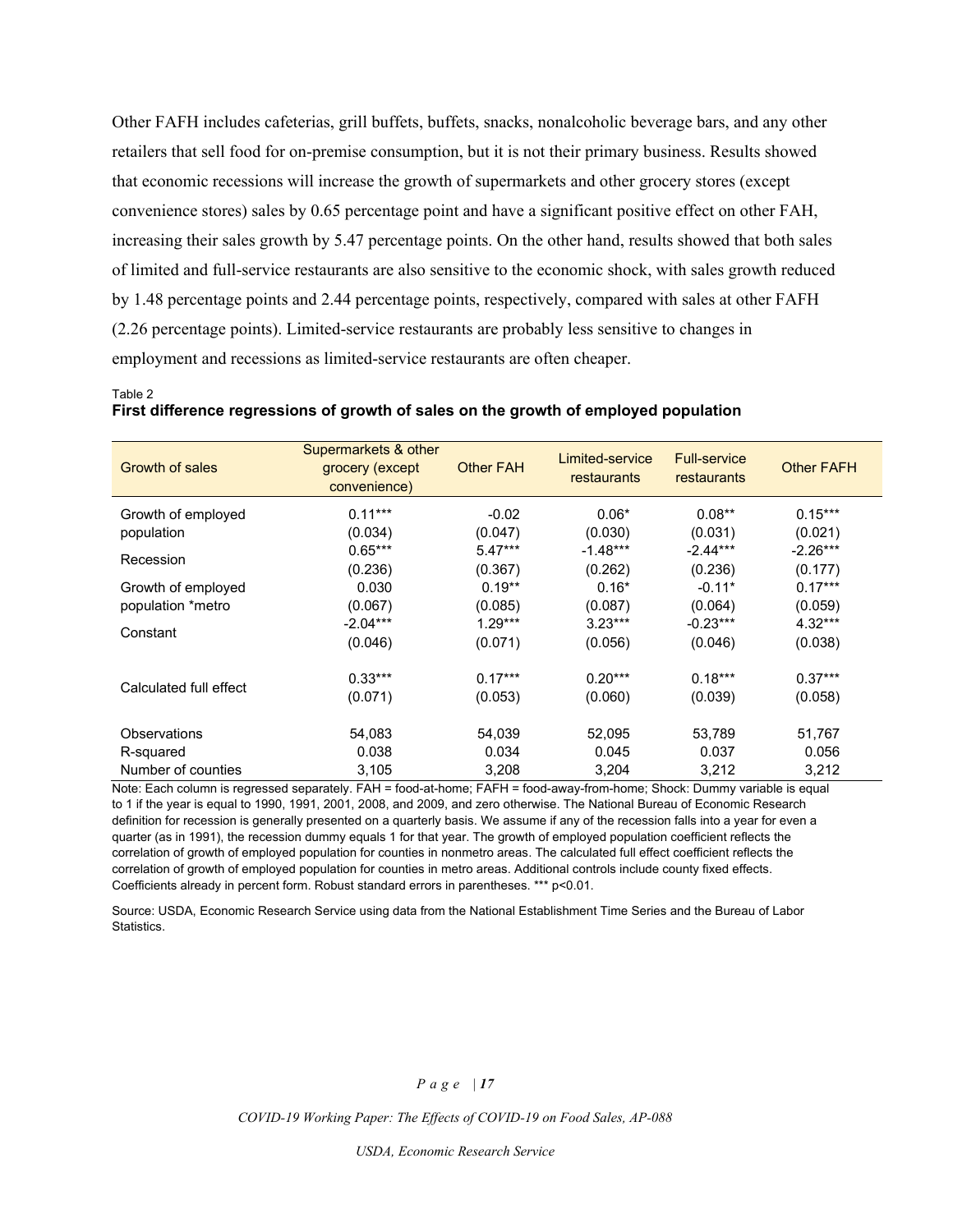Using the results, we projected the change in food sales growth across counties because of the COVID-19 recession. Figure 3 shows the projected change in the growth of all food spending, FAH, and FAFH. Figures 4 and 5 show the projected change in the growth of food spending in supermarkets, other FAH, limited-service restaurants, full-service restaurants, and other FAFH. On average, the growth of all food spending is projected to increase slightly—0.3 and 0.1 percentage points, respectively—in the optimistic and pessimistic outcomes. The growth of FAH is projected to increase between 0.9 and 1.1 percentage points, and the growth of FAFH is projected to decrease between 0.8 and 1.1 percentage points. Traditional supermarkets are projected to decrease between 2 and 2.2 percentage points while other FAH stores are projected to change between an increase of 6.5 percentage points and a decrease of 6.4 percentage points. The projected decrease of full-service restaurants is 2.8 percentage points, while limited-service restaurants are projected to increase between 0.9 and 1.1 percentage points.





Notes: FAH = food-at-home; FAFH = food-away-from-home.

Source: USDA, Economic Research Service forecasted estimates using data from the National Establishment Time Series and the Bureau of Labor Statistics.

#### *Page | 18*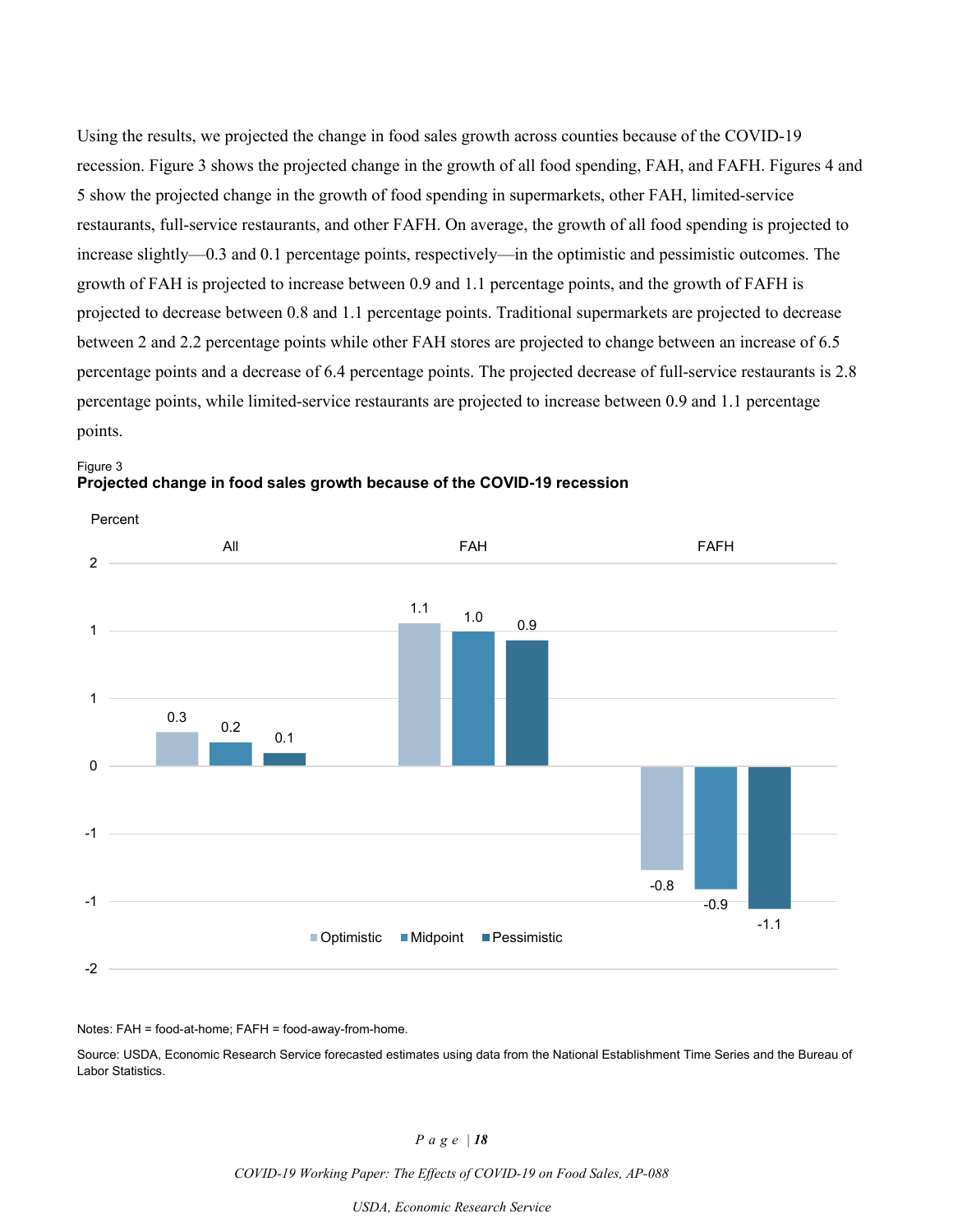### Figure 4 **Projected change in food sales growth because of the COVID-19 recession by type of food-at-home establishments**

#### Percent



#### Notes: FAH = food-at-home.

Source: USDA, Economic Research Service forecasted estimates using data from the National Establishment Time Series and the Bureau of Labor Statistics.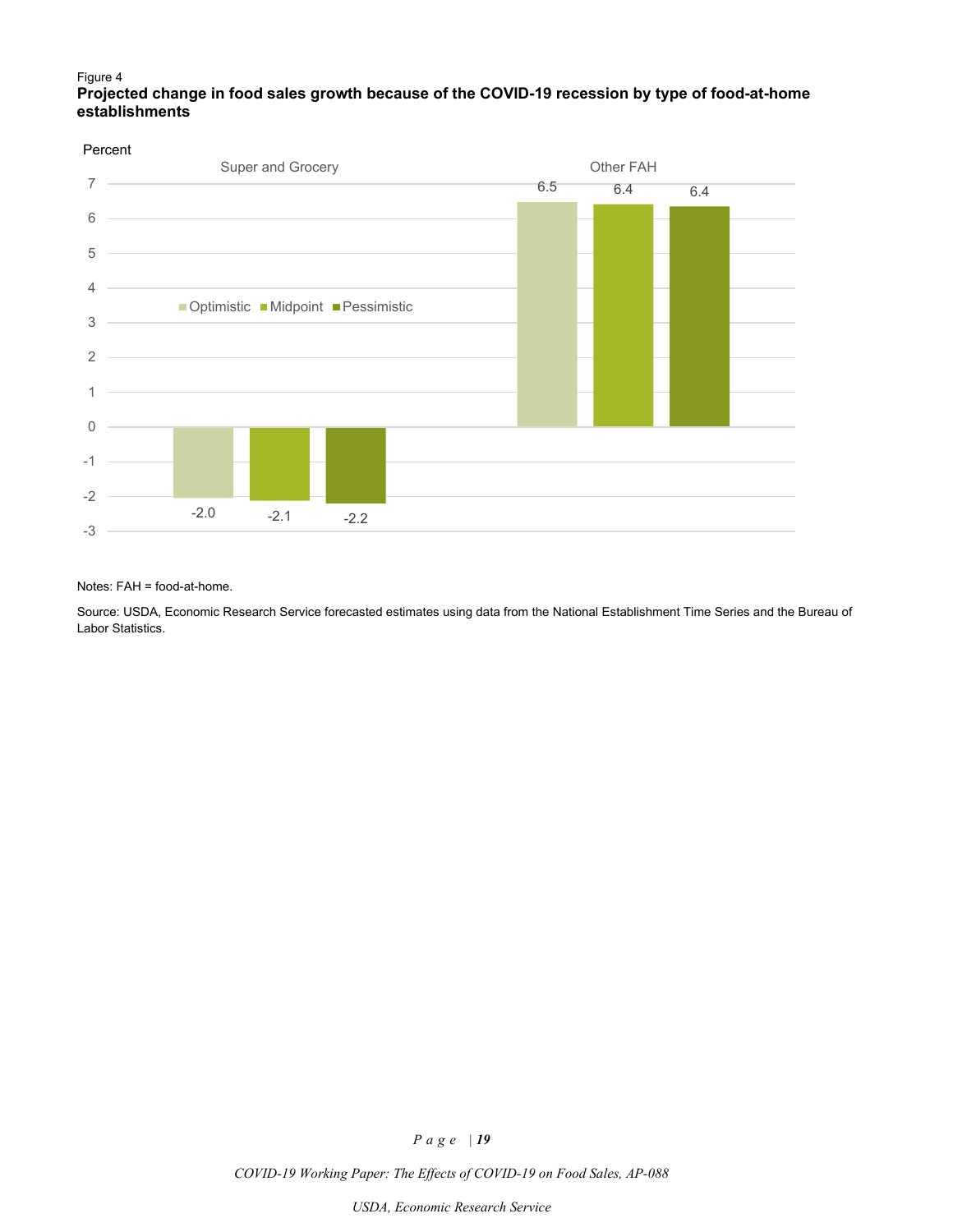### Figure 5 **Projected change in growth by type of food-away-from-home establishment**



Notes: FAFH = food-away-from-home; LS = limited-service, FS = full-service.

Source: USDA, Economic Research Service forecasted estimates using data from the National Establishment Time Series and the Bureau of Labor Statistics.

*Page | 20*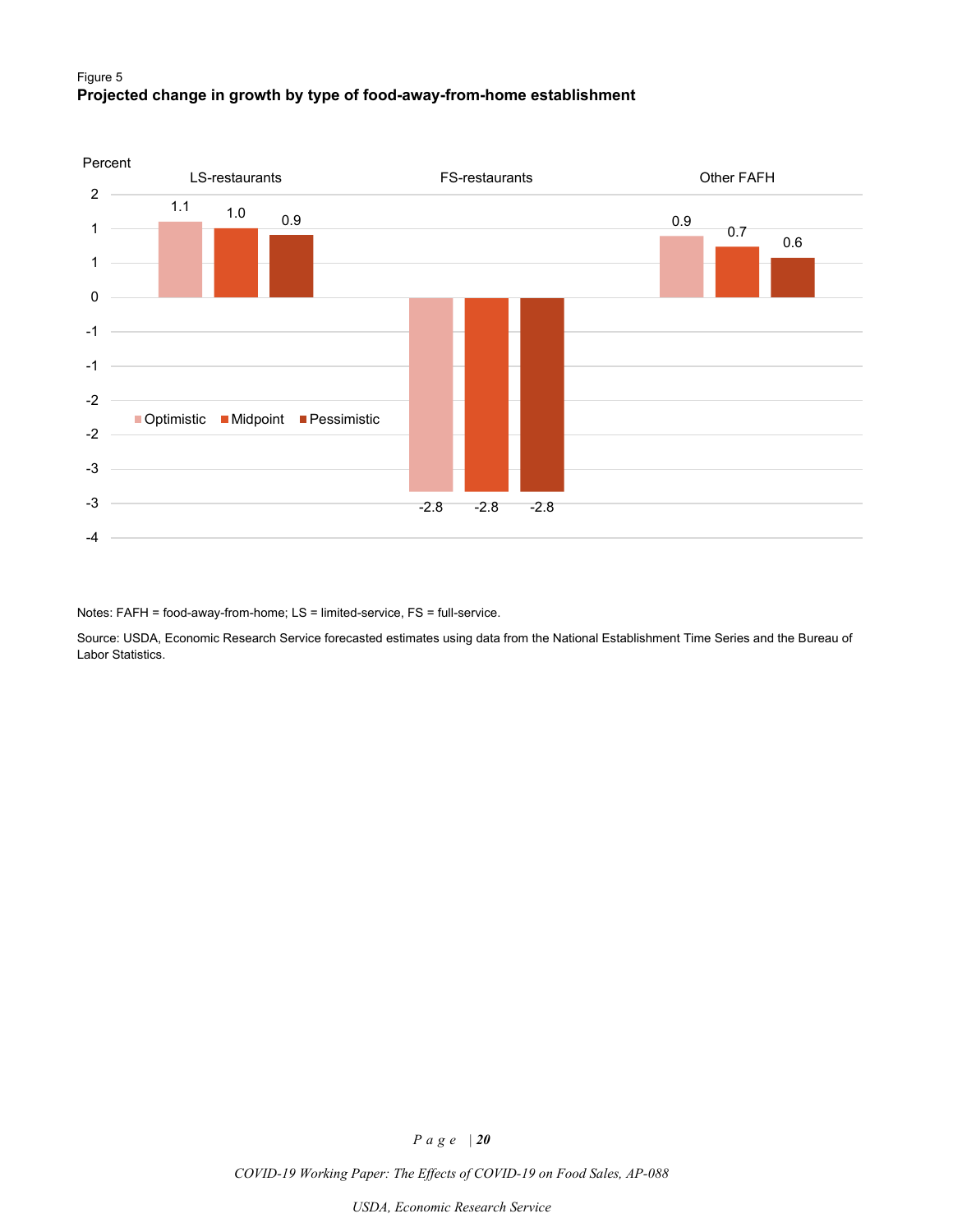#### Figure 6

### **Projected change in food sales growth because of the COVID-19 recession compared to actual change in growth based on the Food Expenditure Series**



Notes: FAH = food-at-home; FAFH = food-away-from-home; FES = Food Expenditure Series.

Source: USDA, Economic Research Service (ERS) forecasted estimates using data from the National Establishment Time Series, the Bureau of Labor Statistics, and using data from ERS's Food Expenditure Series.

Figure 6 shows our projected growth in all food sales, FAH sales, and FAFH sales using the midpoint scenario in comparison to the actual change in growth captured by FES. For FAH, only 1 percent of the increase in growth of FAH sales was caused by the recessionary effects of COVID-19 compared to the 3.5-percent total increase in growth of FAH sales (fig. 6). For FAFH sales, only a 0.9-percent decrease in growth was caused by the recessionary effects of COVID-19 compared to the 23-percent total decrease in growth of FAFH sales. The contrast shows that the income shock was not the primary driver of food sales change caused by COVID-19 (fig.6).

Figure 7 shows the projected growth in all food sales for each county in the U.S. using the midpoint scenario. Most counties will experience a significant decline in the growth rate of FAH and FAFH spending. However, the magnitude of the change varies by location as seen on the broad spectrum of color changes. One notable regional pattern is that most of the northern Great Plains is in the fourth quartile, the largest increase, shown in blue. This figure identifies the food sales in counties most likely to be affected by the COVID-19 recession.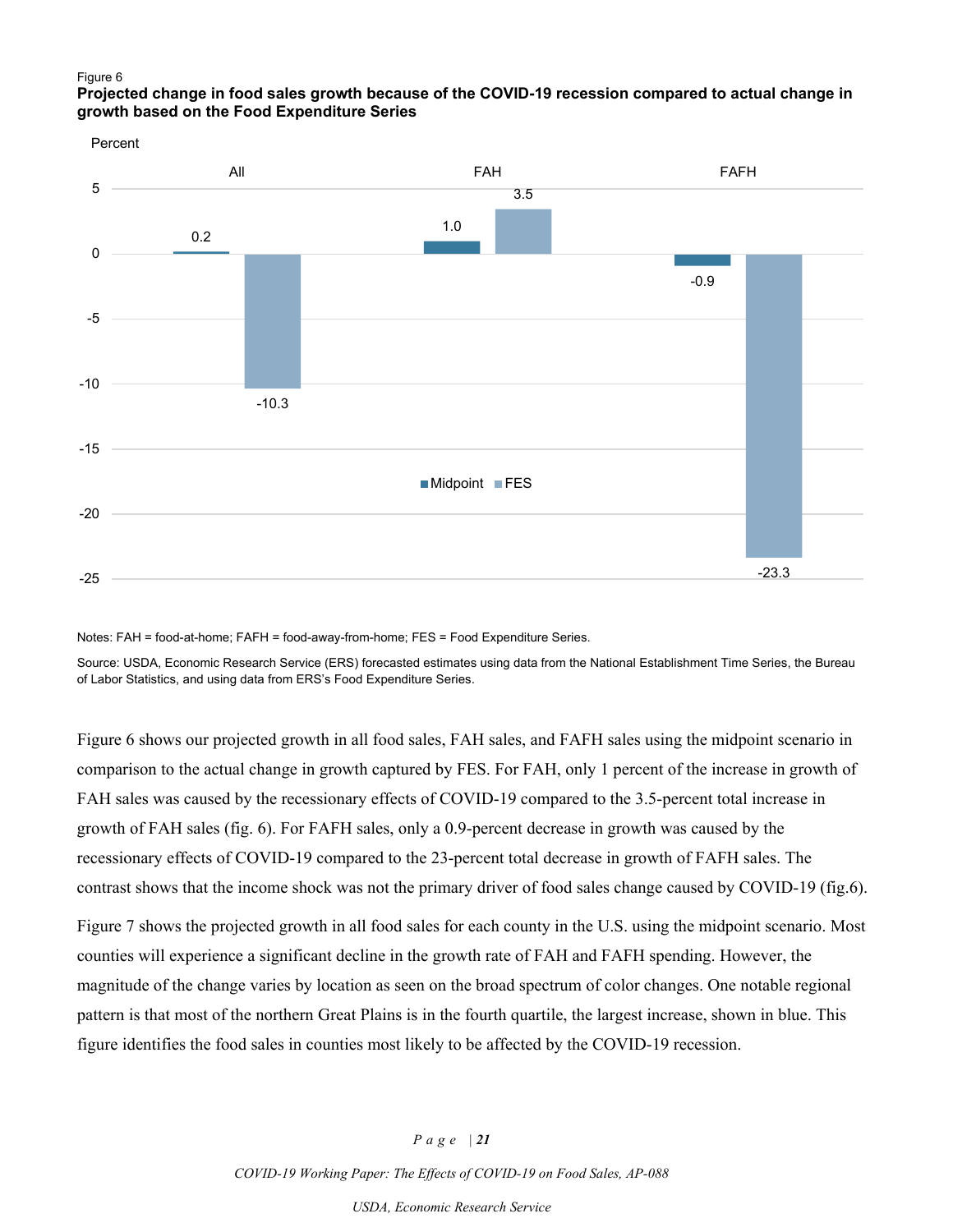### Figure 7 **Projected change in the growth of all food sales because of COVID-19 recession**



Note: First quartile are counties that will experience the largest decrease in the growth of food sales (<-0.1 percentage points); second quartile are those counties with an increase in growth of food sales between -0.1 and 0.3; third quartile are those counties with an increase in growth of food sales between 0.3 and 0.5; fourth quartile are those counties with an increase in growth of food sales between 0.5 and 2.8.

Source: USDA, Economic Research Service forecasted estimates using data from the National Establishment Time Series and the Bureau of Labor Statistics.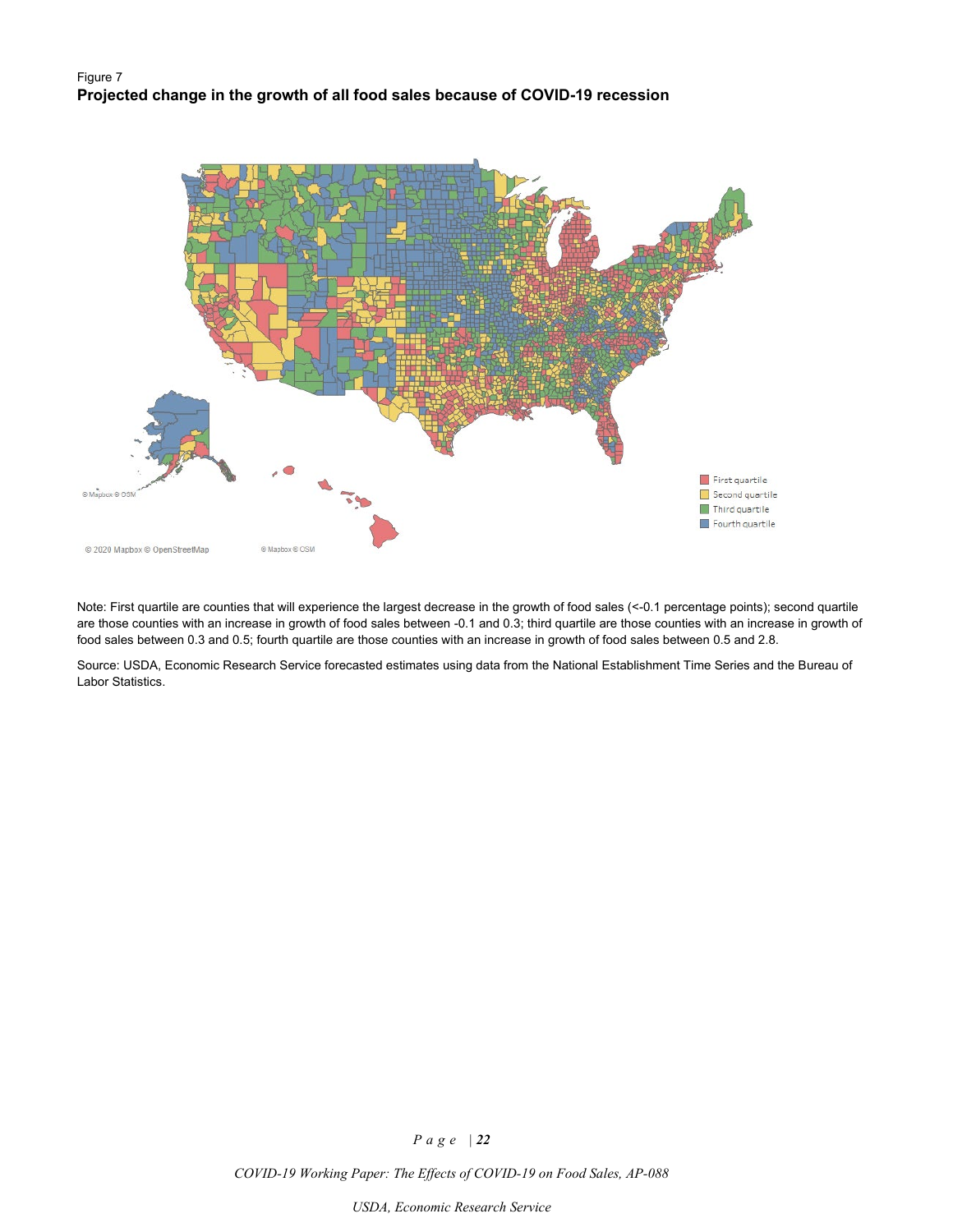# **Discussion**

We projected the change in food sales caused by the COVID-19 recession under three possible scenarios:

- Optimistic: we used the first 3-month average of 2020 for annual employment data, assuming a quick rebound in employment;
- Pessimistic: we used the June employment for the whole of 2020 and assume a slow rebound; and,
- Midpoint: we used the average employment numbers between the optimistic and pessimistic scenarios.

We showed that on average, the growth rate of all food spending will experience between a 0.3 and 0.1 percentage point increase (optimistic and pessimistic scenarios) caused by changes in household food spending decisions stemming from the economic shock of COVID-19. Furthermore, we showed that the growth rate of FAH is projected to increase between 0.9 and 1.1 percentage points, and the growth of FAFH is projected to decrease between 0.8 and 1.1 percentage points because of the COVID-19 economic shock. When we looked at traditional supermarkets versus other FAH stores, the projected decrease is higher for supermarkets than for other FAH stores, which may be partly because of the substitution towards purchasing groceries at other retailers that sell in bulk and are usually less expensive than one's local grocery store. Similarly, we found that the projected change for limitedservice restaurants is smaller than for sit-down restaurants, which may be partly because limited-service restaurants are less expensive. Using data from the 2012 Economic Census, we estimated the average cost of a meal in a sitdown restaurant is 2.2 times higher than in a limited-service restaurant. With the three scenarios, the optimistic and pessimistic scenarios presented the likely upper and lower bounds on the magnitudes of change in food sales caused by the COVID-19 income shock. One limitation of this project is that we cannot not capture seasonal substitution effects as we are forecasting annual changes that stem from the income shock of COVID-19.

Our study uses historical data to estimate the change in food, FAH, and FAFH sales growth caused by the income shock of the COVID-19 recession. However, the pandemic nature of COVID-19 has also led to the shutdowns of restaurants, restrictions on movement, and reduced purchases by consumers. Our study provides a comparison of both the pandemic and recession effects of COVID-19 on food sales. We show that the recession was only responsible for a 1-percent increase compared to the total 3.5-percent increase in FAH sales and only 0.9-percent decrease compared to the total 23-percent decrease in FAFH sales. These results highlight that the recessionary income shocks from COVID-19 did not lead to significant changes in the growth of food sales compared to the pandemic effects of COVID-19.

Finally, recent studies have raised concerns about the accuracy of estimates derived from NETS for certain research applications as 80 percent of sales figures in NETS are imputed. Although the use of NETS might be a limitation of the study, we think that our application of NETS data for this study is not as affected by concerns from data imputation. The results of this study will provide some insights into the local economic impacts of COVID-19 on food, FAH, and FAFH spending growth.

#### *Page | 23*

*COVID-19 Working Paper: The Effects of COVID-19 on Food Sales, AP-088*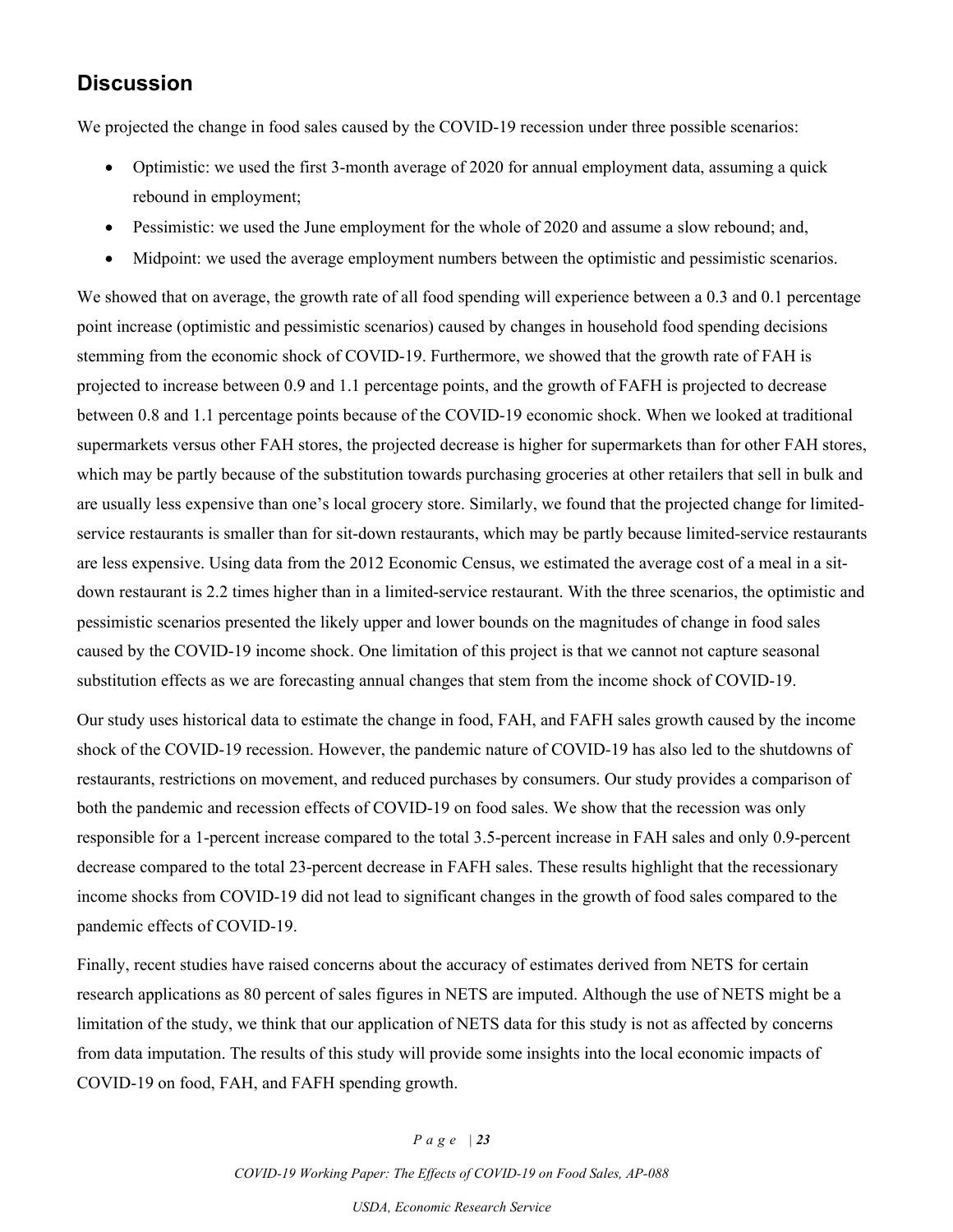# **References**

- Baker, S. R., R. A. Farrokhnia, S. Meyer, M. Pagel, and C. Yannelis. 2020. "How Does Household Spending Respond to an Epidemic? Consumption During the 2020 COVID-19 Pandemic," NBER Working Paper No. 26949, National Bureau of Economic Research.
- Barnatchez, K., L. D. Crane, R. A. Decker, 2017. "An Assessment of the National Establishment Time Series (NETS) Database," Finance and Economics Discussion Series 2017-110. Washington: Board of Governors of the Federal Reserve System.

Beard Foundation. 2020. "The Coronavirus Impact on Restaurants," Accessed from the Beard Foundation website.

Bureau of Labor Statistics (BLS). 2020. "Economic News Release," Accessed from the BLS website.

- Cho, C., McLaughlin P., Zeballos, E., Kent, J., and C. Dicken. 2019. *Capturing the Complete Food Environment With Commercial Data: A Comparison of TDLinx, ReCount, and NETS Databases,* TB-1953, U.S. Department of Agriculture, Economic Research Service.
- Crane, L., and R. A. Decker 2019. "Business Dynamics in the National Establishment Time Series (NETS)," Finance and Economics Discussion Series 2019-034. Washington: Board of Governors of the Federal Reserve System.
- Dave, D. M., and I. R. Kelly (2012). "How Does the Business Cycle Affect Eating Habits," *Social Science & Medicine 74*(2): 254-262.
- Deb, P., W.T. Gallo, P.Ayyagari, J.M. Fletcher, and J.L. Sindelar. 2011. "The Effect of Job Loss on Overweight and Drinking," *Journal of Health Economics* 30(2):317-27.
- Dehejia, R., and A. Lleras-Muney. 2004. "Booms, Busts, and Babies' Health," *The Quarterly Journal of Economics* 119(3):1091-1130.
- Economou, A., A. Nikolaou, and I. Theodossiou. 2008. "Are Recessions Harmful to Health After All? Evidence from the European Union," *Journal of Economic Studies* 35(5):368-84.
- Griffith, R., M. O'Connell, and K. Smith. 2016. "Shopping Around: How Households Adjusted Food Spending over the Great Recession," *Economica 83*(330): 247-280.
- Jappelli, T., and L. Pistaferri. 2010. "The Consumption Response to Income Changes," *Annual Review of Economics 2*(1): 479-506.
- Kumcu, A., and P.R. Kaufman. 2011. "Food Spending Adjustments During Recessionary Times," U.S. Department of Agriculture, *Amber Waves*.
- Lin, B., and J. Guthrie. 2012. *Nutritional Quality of Food Prepared at Home and Away from Home, 1977-2008,* EIB-105, U.S. Department of Agriculture, Economic Research Service.
- Pearce II, J. A., and S.C. Michael. 2006. "Strategies to Prevent Economic Recessions from Causing Business Failure," *Business Horizons 49*(3): 201-209.
- Ruhm, Christopher J., 2000. "Are Recessions Good for Your Health?" *The Quarterly Journal of Economics* 115(2):617-50.

*Page | 24*

*COVID-19 Working Paper: The Effects of COVID-19 on Food Sales, AP-088*